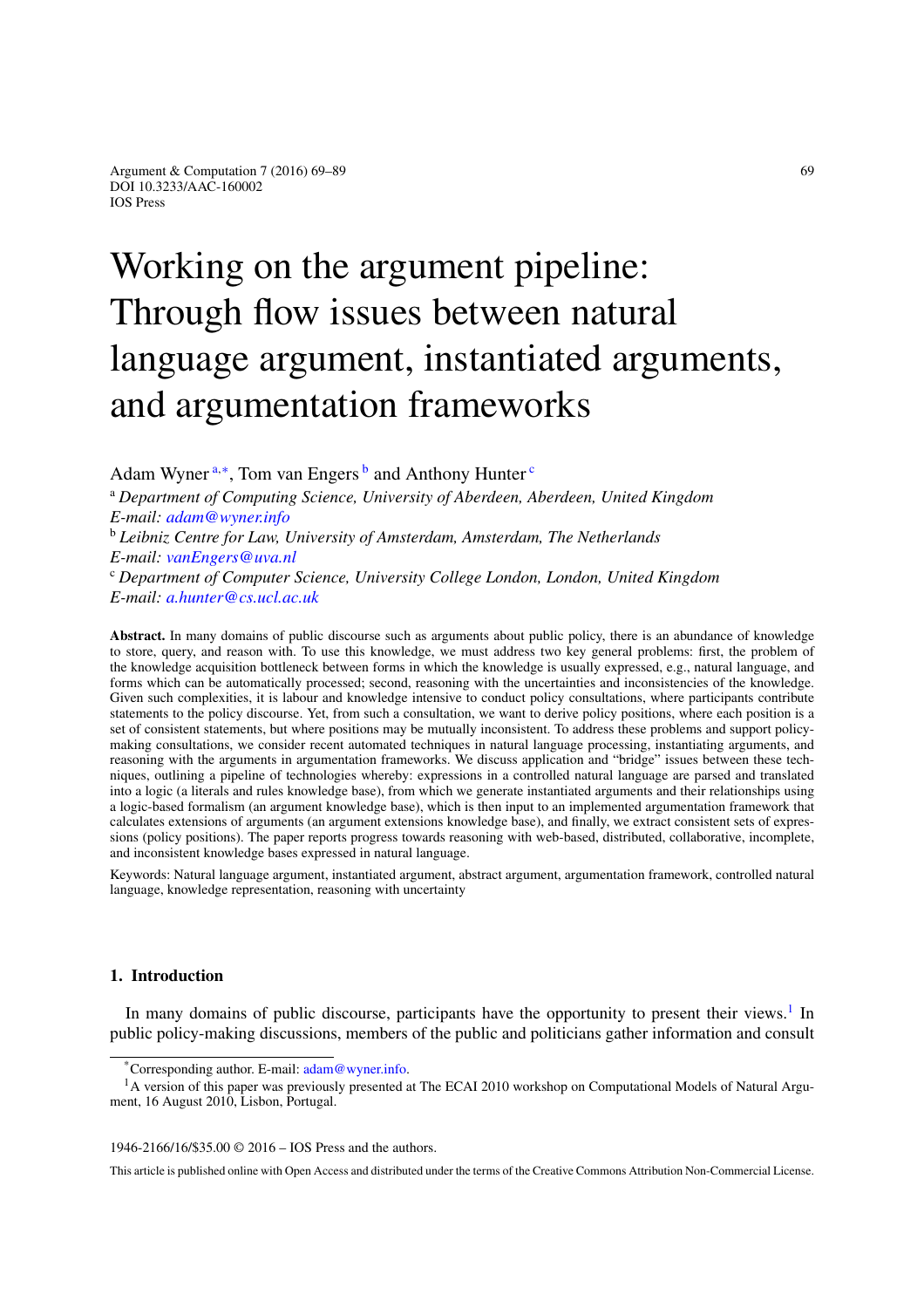#### 70 *A. Wyner et al. / Working on the argument pipeline*

about issues of public import such as copyright, banking, immigration and others. Such consultations promote democratic institutions, support regulatory compliance, and make government more efficient. With the advent of the Internet, the opportunities to broaden such public participation have increased dramatically as has the volume of information. While consultation exercises are necessary and beneficial, the volume and complexity of the information introduces problems to store, analyse, represent, and reason. Moreover, the participants may enter uncertain, incomplete, or inconsistent statements; the knowledge may be non-monotonic, where statements are introduced or removed, context changes, and inferences change relatedly. These create substantive problems in reasoning.

Standard, current tools which are used to gather knowledge of policy are face-to-face meetings and rounds of consultation/commenting on written position reports. On line forums are also used to broaden participation and make policy more efficiently [\[31](#page-19-0)]. Broadly speaking, the meetings and on line forums serve to record the uncertain and potentially inconsistent points of view of the participants. Analysts subsequently try to identify and reason with the inconsistency in order to formulate and clarify the policy, a task which is done "manually". Moreover, the tools do not support participants to submit their contribution in a way that facilitates further processing.

None of the current tools for policy-making address the knowledge acquisition bottleneck, nor knowledge representation and reasoning (KR) as understood in the subfield of artificial intelligence. The knowledge acquisition bottleneck is the problem of translating between the form in which participants know or express their knowledge and the formal representation of knowledge which a machine can process; the bottleneck has limited the advance of artificial intelligence technologies [\[24\]](#page-18-0). KR is understood as a structured, logical representation of the knowledge for automated reasoning, querying, and processing. Currently, knowledge engineers (or legislative assistants) manually structure and formalise unstructured linguistic information into a knowledge base (or legislative act) which supports information extraction, identification of relationships among statements, inference, query, development of ontologies, redundancy, identification of contradictions, reasoning with uncertain and inconsistent knowledge, or visualisations. Along the way, knowledge engineers might interpret sentences relative to context as well as fill in the semantic representation with pragmatic background knowledge. Yet, in doing so, the knowledge engineers rely on their own fine-grained, unstructured, implicit linguistic knowledge, which itself is problematic.

In order to support policy-making, we address the knowledge acquisition bottleneck. However, we decompose the overall problem in order to focus on the specific aspects – processing of statements with automated techniques in natural language processing, instantiated arguments, and reasoning with the inconsistent arguments in argumentation frameworks. We discuss application and *bridge* issues between these techniques, outlining a pipeline of technologies whereby: expressions in a controlled natural language are automatically parsed and translated into a logic (a literals and rules knowledge base – LRKB) using *Attempto Controlled English* (ACE);<sup>2</sup> from this knowledge base, we generate instantiated arguments and their relationships (an argument knowledge base – AKB) using a tool grounded in the logicbased formalism of [\[6](#page-18-1)]; we input this knowledge base into an implemented argumentation framework which calculates extensions of arguments (an argument extensions knowledge base AEKB) using [\[22\]](#page-18-2) that is grounded in [\[19\]](#page-18-3). At the end, we extract consistent sets of expressions (policy positions) that represent a cohesive and coherent "view" on the policy proposal.<sup>3</sup> As indicated above, there are many

<span id="page-1-0"></span>[<sup>2</sup>http://attempto.ifi.uzh.ch/site/description/.](http://attempto.ifi.uzh.ch/site/description/)

<span id="page-1-1"></span><sup>3</sup>The term policy position is intended to be related to the *normative positions* of deontic logic [\[40](#page-19-1)].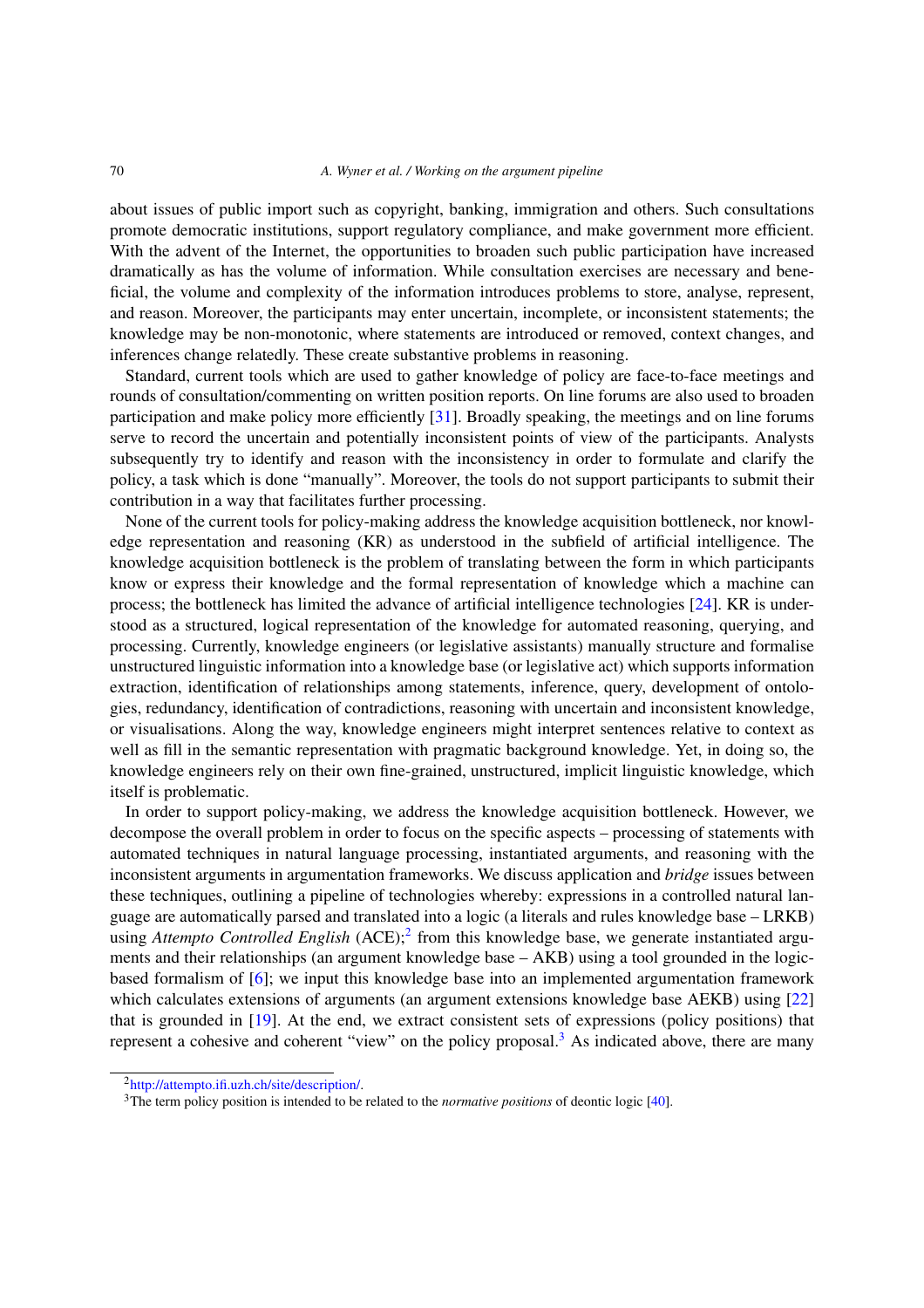issues bearing on knowledge engineering, and the scope of this paper addresses only some of the key issues.

While each of these components is developed independently, little consideration has been focused on *integration* and *through flow* between them. The important novelty of this paper is an identification and exploration of these bridge issues, which must be addressed to construct an on-line *argument processing pipeline* that starts with expressions in natural language that feed data to an implemented logic-based formalism that in turn feeds argumentation frameworks, more formally. The objective of the pipeline is to support and automate what is now an unsupported and manual task: input a (possibly inconsistent, dynamic) knowledge base of literals and rules expressed in natural language and output *policy positions*.

Many questions arise. Where we rely on input from public participants without training in building well-formed rules, ill-formed arguments could be entered. What prompts can be introduced to make KB construction systematic and meaningful? What is the appropriate semantic formalism and grainedness for natural language (Propositional, First-order, Modal)? What limitations are imposed by using a controlled language? How can context and dynamics be addressed? In the face of these questions, our approach is pragmatic and incremental, using available technologies while acknowledging limitations. For example, we do not address the problem of ill-formed arguments; First-order logic is known to have a range of limitiations; controlled languages are inherently less expressive than 'full' natural languages; and we consider only *static* knowledge bases relative to a *fixed context*. These are simplifications that help us focus on other central aspects of the system. Given further theoretical and technological advances, our approach is to be extended and refined towards the goal of an argumentation system which supports dynamic, web-based, distributed, collaborative knowledge base construction using natural language and reasoning with incomplete and inconsistent knowledge. This paper represents an intermediate report towards that goal.

In the paper, we discuss each of the processing modules in turn, including considerations and related work. In Section [2,](#page-2-0) we provide a sample policy-making discussion, a graphical representation of the relationships among the statements, and our translation methodology using the ACE tool. In this section, we develop a literals and rules knowledge base (LRKB), which represents the domain knowledge. In Section [3,](#page-8-0) we take LRKB and instantiate arguments for and against statements, forming an argument knowledge base (AKB). In Section [4,](#page-14-0) we take the arguments and relations defined in AKB as input to an argumentation framework AF and calculate extensions of arguments, which are sets of mutually compatible arguments, which forming argument extensions knowledge base (AEKB). From the extensions, we extract the literals and rules for each extension to provide *policy positions* as shown in Section [5.](#page-15-0) The paper concludes with a discussion section.

#### <span id="page-2-0"></span>**2. Example, translation methodology, and considerations**

In this section, we discuss our source material and working example, the methodology of using the ACE tool to translate the sentences to parse and semantically translate the sentences, and considerations which arise in developing a set of sentences for input to an argumentation system.

#### <span id="page-2-1"></span>*2.1. Sources and examples*

[\[61](#page-20-0)] present a policy-making discussion adapted and abstracted from a BBC *Have Your Say* discussion list. The BBC's *Have Your Say* introduces a question for discussion, provides brief background points,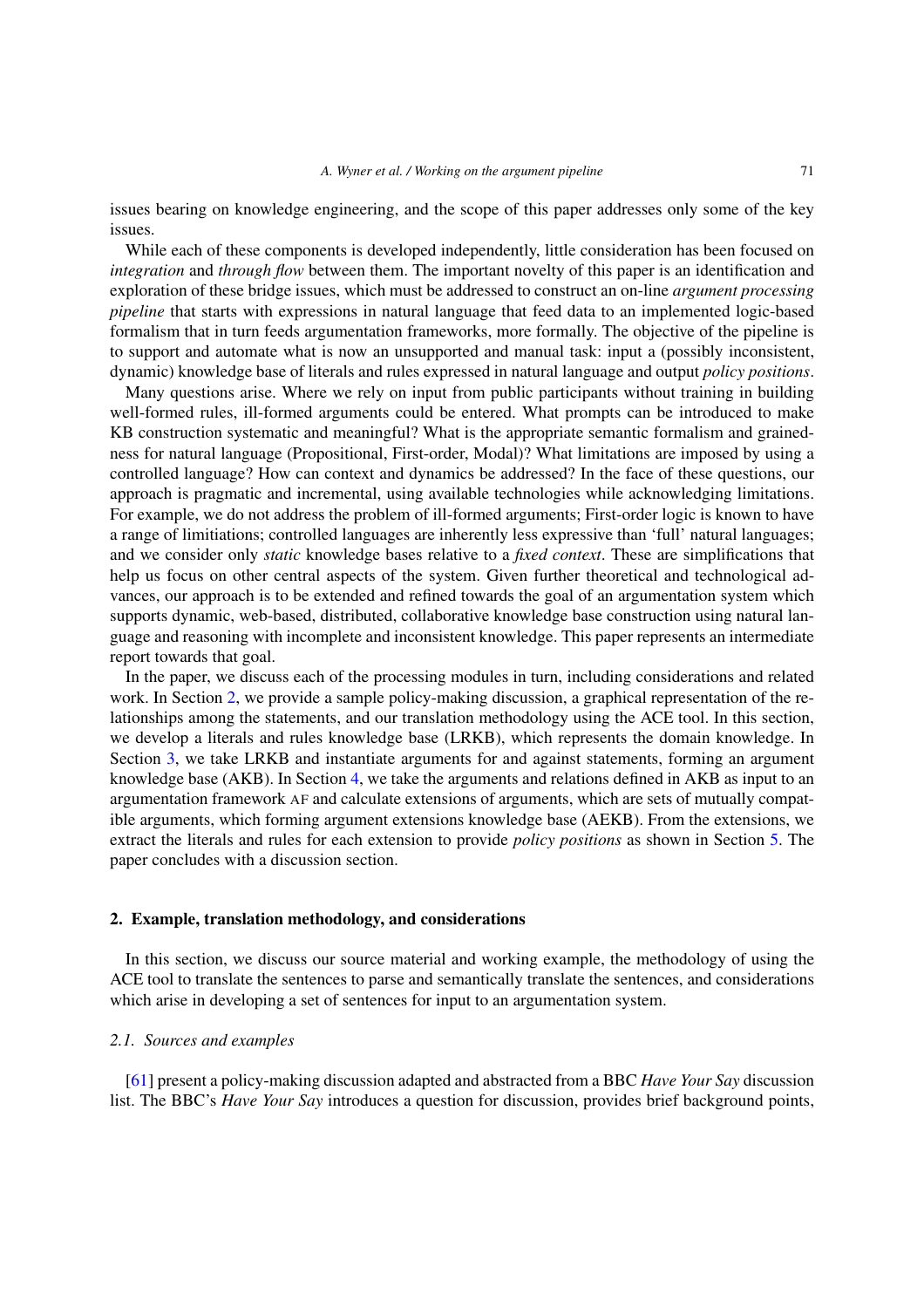then allows users to write in comments in a monitored, unthreaded discussion list.[4](#page-3-0) For the particular study, [\[61](#page-20-0)] considered comments in response to the question *Should people be paid to recycle?*, where 697 comments were published (and 35 were rejected).[5](#page-3-1)

The comments as they are present a knowledge engineer with a wealth of unstructured textual data since the discussion list is unthreaded and has very few substantive constraints on what participants can contribute or how. Among the many issues such a discussion raises for the analyst, we see the following. Participants may use any vocabulary or syntactic structure they wish (so long as it does not lead to the rejection of their comment); they may use novel words or expressions, metaphors, misspellings, and ungrammatical sentences. There is no check that the meaning as interpreted is the meaning as intended. Implicit or pragmatic information in the comments must be inferred by the reader. There are no over indications of inter-comment relationship (unless the commenter explicitly refers to one or more previous comments). The comments can represent uncertain or inconsistent information. The comments can be vague and ambiguous. The interpretation of comments is left to the analyst to infer.

Beyond these empirical observations, no current computational linguistic or text-mining systems accurately parse the large majority of sentences, yield the acceptable correlated semantic interpretation, and can be used to support the acquisition of the knowledge for argument representation. Text-mining can extract some useful information (e.g., sentiment analysis [\[33\]](#page-19-2), and some aspects of rules [\[56](#page-20-1)[,57](#page-20-2)], and contradictions [\[47](#page-19-3)]), but is still limited, error prone, and does not capture the complex meaning of each comment, much less the complex web of meanings comprised of the semantic relationships among the comments. Large corpora can be queried for extraction of argument elements, thought this is not parsing and semantic representation [\[39](#page-19-4)[,58](#page-20-3)[,59\]](#page-20-4). There are parsers with semantic interpretation that work on large scale [\[10](#page-18-4)], but require detailed examination and refinement to produce appropriate output [\[55](#page-20-5)]. Other parsers with semantic interpretation work on a fixed range of corpus-specific constructions [\[38](#page-19-5)[,46](#page-19-6)]. There is work on textual entailment [\[18](#page-18-5)], some aimed at argumentation at a coarse-grained level [\[13](#page-18-6)[,14](#page-18-7)]; however, this is insufficient to represent the internal structure of arguments and reconstruct relevant relationships. Uncertainties and inconsistencies (other than explicit contradictions) are difficult to identify in current approaches. It remains a very significant, manual task to take a list of comments from a blog and transform them into a knowledge base that is suitable for a KR task. There has been intensive recent interest in and progress on *argument mining*, which is automatic extraction of structured arguments from unstructured textual documents (see [\[30](#page-19-7)] and citations therein). It remains highly challenging to extract the components of structured arguments and contrasting statements from source text.

Given the current state of the art in argument mining, an alternative approach to input of sentences and rules is to use a controlled language, e.g., ACE used here (also see [\[52](#page-19-8)[,60\]](#page-20-6). This allows us to input homogenised, structured information with respect to the lexicon and syntactic forms, allowing inferences and contrast identification. We can take controlled expressions as an intermediate form between source unstructured text and what is needed for formal argument evaluation; expressions mined from unstructured text might be mapped to the intermediate form so as to facilitate argument evaluation. Moreover, the focus of this paper is on the flow through issues rather than NLP or sentence input *per se*.

[\[61](#page-20-0)] scope the issues, which is a common practice in semantic studies in Linguistics. By scoping the issues, the data is filtered, normalised, and reduced in scale so as to define a problem space that is on the one hand close to or derived from the source data and is on the other hand amenable to yet challenging

<span id="page-3-0"></span>[<sup>4</sup>http://news.bbc.co.uk/2/hi/talking\\_point/.](http://news.bbc.co.uk/2/hi/talking_point/)

<span id="page-3-1"></span><sup>5</sup>See [http://newsforums.bbc.co.uk/nol/thread.jspa?forumID=7269&edition=2&ttl=20100218141845.](http://newsforums.bbc.co.uk/nol/thread.jspa?forumID=7269&edition=2&ttl=20100218141845)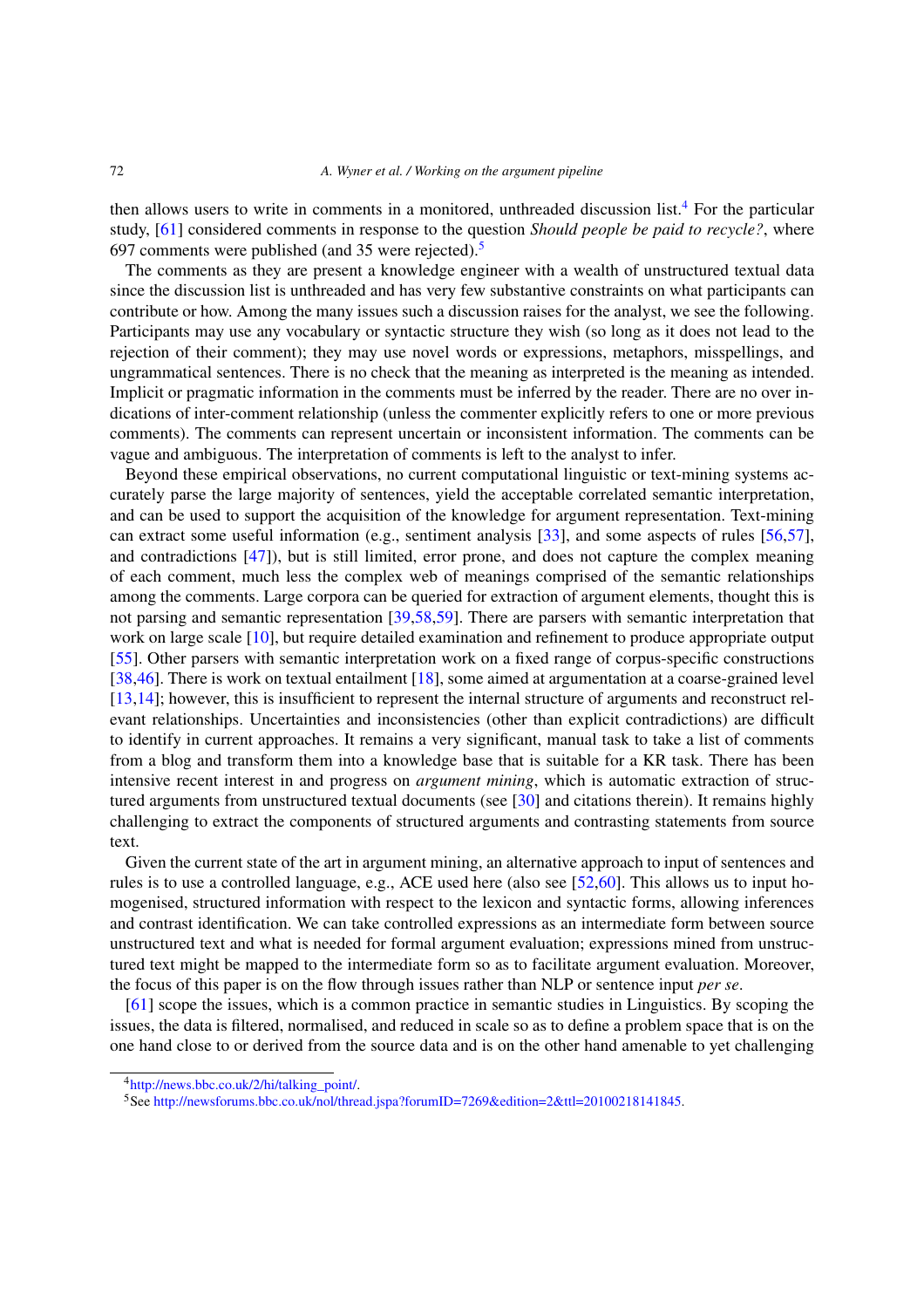for the theoretical and implemented techniques. It allows us to address and solve particular problems, abstract issues, and make progress which otherwise is prohibited by an ill-defined scope. While the resulting example is relatively far from the source material, it is still a useful starting point. By addressing relatively artificial examples, we can highlight issues, then extend the approach incrementally to solve additional and more natural problems and examples.

With these programmatic points in mind, we adopt and adapt the approach and sentences in [\[61](#page-20-0)], where 16 sentences are automatically translated into First-order logic (with some modal operators), manually indicating where there are rules and contradictions: users input sentences using the controlled language editor, then indicate *rule relationships* between sentences such as *premise*, *claim*, or *contradiction*. The result is a (possibly inconsistent) knowledge base.

In the current paper, we have 19 example sentences; in Section [2.3,](#page-6-0) we justify our revisions and discuss the sentences. For the purposes of this paper, we only work with Propositional Logic because the theory of argument formation for expressions in First-order logic is more complex than we need here and because the implemented system that we use for generating arguments and relations only works for Propositional Logic. A representation in First-order Logic is crucial in order to *identify* and *reason* with contradiction, redundancy, implication, ontological argument, fine-grained information extraction, and query; in future work, we anticipate working with First-order Logic Statements. We have, therefore, assigned each sentence a lower case propositional variable. Each rule has a lower case rule name.<sup>6</sup>

#### *Example sentences.*

p1: Every household should pay some tax for the household's garbage.

p2: No household should pay some tax for the household's garbage.

p3: Every household which pays some tax for the household's garbage increases an amount of the household's garbage which the household recycles.

p4: If a household increases an amount of the household's garbage which the household recycles then the household benefits the household's society.

p5: If a household pays a tax for the household's garbage then the tax is unfair to the household.

p6: Every household should pay an equal portion of the sum of the tax for the household's garbage. p7: No household which receives a benefit which is paid by a council recycles the household's garbage.

p8: Every household which does not receive a benefit which is paid by a council supports a household which receives a benefit which is paid by a council.

p9: Tom says that every household which recycles the household's garbage reduces a need of a new dump which is for the garbage.

p10: Every household which reduces a need of a new dump benefits the household's society.

p11: Tom is not an objective expert about recycling.

p12: Tom owns a company that recycles some garbage.

p13: Every person who owns a company that recycles some garbage earns some money from the garbage which is recycled.

p14: Every supermarket creates some garbage.

p15: Every supermarket should pay a tax for the garbage that the supermarket creates.

p16: Every tax which is for some garbage which the supermarket creates is passed by the supermarket onto a household.

<span id="page-4-0"></span><sup>&</sup>lt;sup>6</sup>One general issue that arises about the pipeline concerns the representations which suit each application. This is discussed further below.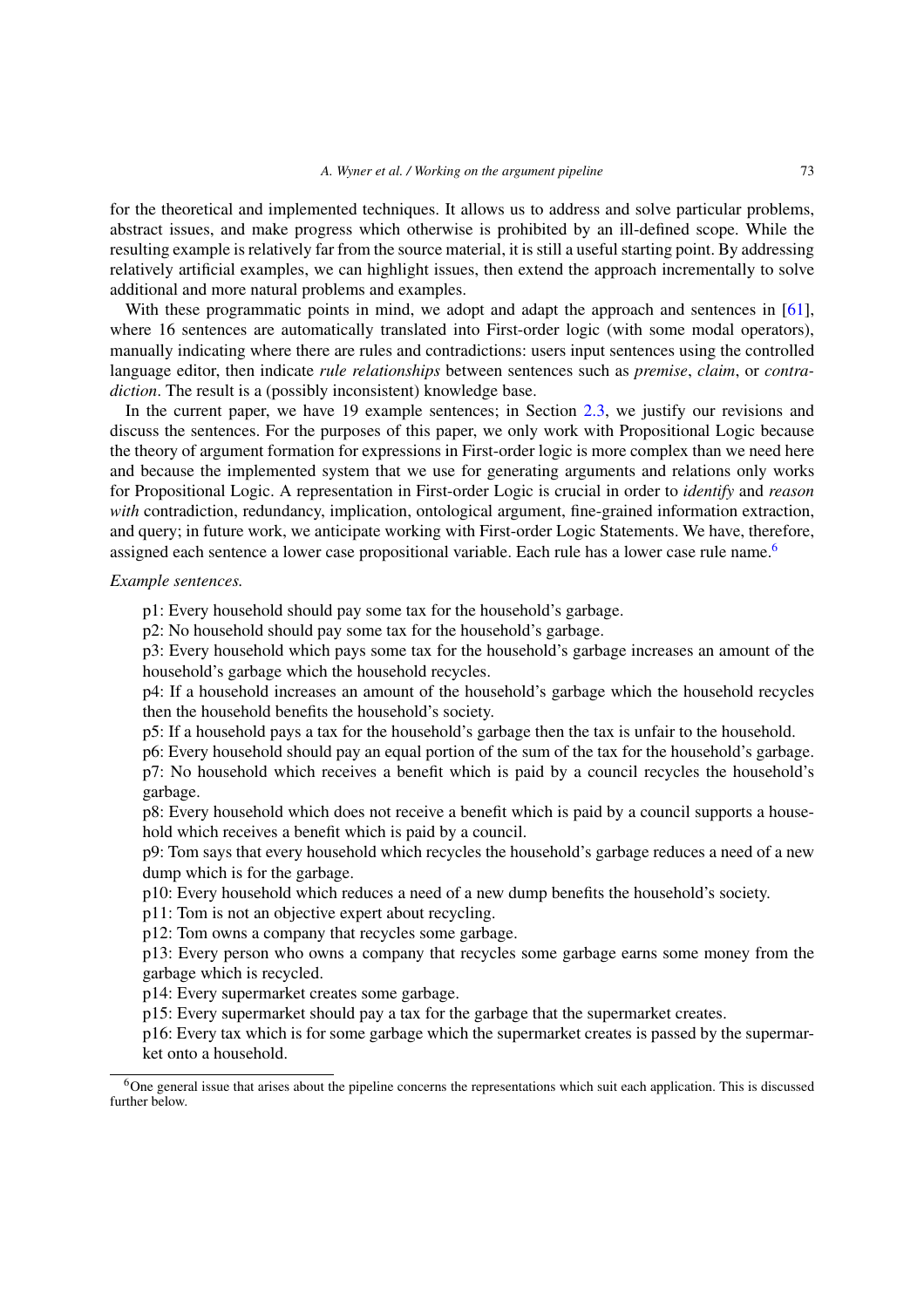p17: No supermarket should pay a tax for the garbage that the supermarket creates.

p18: Tom is an objective expert about recycling.

p19: If an objective expert says every household which recycles the household's garbage reduces a need of a new dump which is for the garbage, then every household which recycles the household's garbage reduces a need of a new dump which is for the garbage.

As in [\[61\]](#page-20-0), where a rule has more than one premise, we take it that the premises conjunctively hold for the claim to hold. The rules are *definite clauses* – Horn clauses with exactly one positive literal. We assume that users construct rules from the propositions.

*Rule set.*

r1:  $[p4 \wedge p3] \rightarrow p1$ . r2: [p9  $\land$  p18  $\land$  p19]  $\rightarrow$  p4. r3:  $p10 \rightarrow p3$ . r4:  $[p12 \wedge p13] \rightarrow p11$ . r5:  $[p5 \land p15] \rightarrow p2$ . r6:  $[p6 \wedge p7 \wedge p8] \rightarrow p5$ . r7:  $p14 \rightarrow p15$ . r8:  $p16 \rightarrow p17$ .

In addition to rules, we have what we express here as several constraints (or meaning postulates) on models which express contradiction between propositions. For example, p18 *Tom is an objective expert about recycling* and p11 *Tom is not an objective expert about recycling* are intuitively contradictory, so we write ¬p11 ∨ ¬p18. We discuss below further issues relating to contradiction

*Constraints.*

c1:  $\neg p1 \vee \neg p2$ . c2: ¬p11 ∨ ¬p18. c3: ¬p15 ∨ ¬p17.

We can represent the structure of the literals and rules into a graphic where *solid lines* indicate a *premise* relation and *dashed lines* indicate a *contradiction* (see Fig. [1\)](#page-6-1).

In the next section, we briefly outline issues bearing on the syntactic parsing and semantic interpretation provided by *ACE*.

## *2.2. Parsing and semantic representation with Attempto Controlled English (ACE)*

[\[61](#page-20-0)] provide a detailed discussion of the application of ACE to our candidate sentences. In the context of this paper, where the emphasis is on providing the relationship between the input statements, rules, and an argumentation system which works only on propositions, the importance of using ACE is reduced. Yet, it is relevant here to give a brief overview in that ACE controls the language of the policy discussion and also provides expressions in First-order Logic (with some modal expressions) that can be used in future implemented argument instantiation systems [\[5](#page-18-8)[,21\]](#page-18-9).

To facilitate the processing of sentences, we use a well-developed controlled natural language system – ACE (for an overview of the properties and prospects of controlled natural languages, see [\[52](#page-19-8)]). A controlled language has a specified vocabulary and a restricted range of grammatical constructions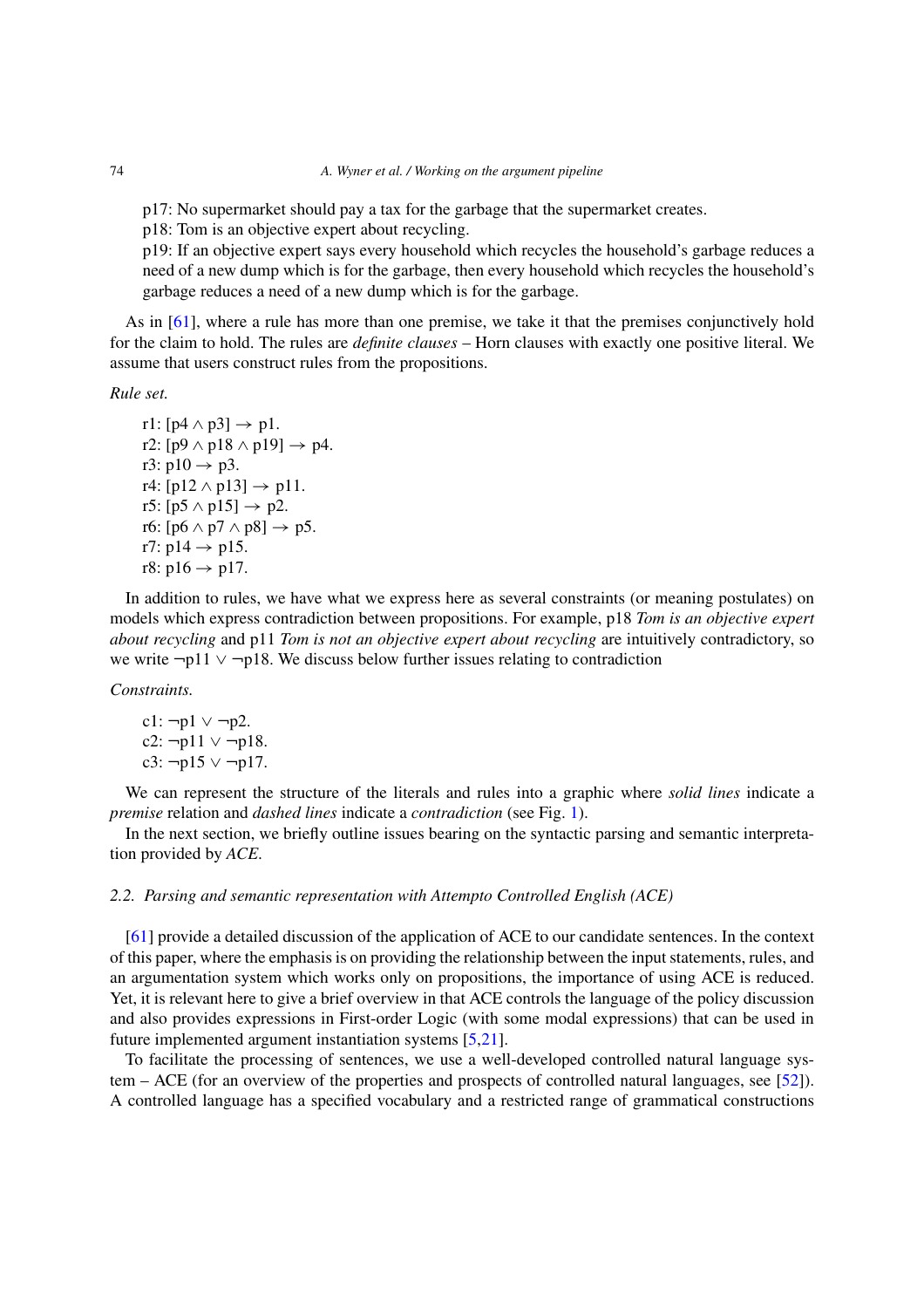

<span id="page-6-1"></span>Fig. 1. Relationships between statements – premises, claims, contradictions.

which are a subset of a natural language (e.g., English). Sentences written and read in the controlled language appear as normal sentences, but can be automatically translated into a formal representation.

ACE supports a large lexicon, a range of grammatical constructions, discourse anaphora, and correlated semantic interpretations: negation on nouns or verbs, conjunction, disjunction, conditionals, quantifiers, adjectives, relative clauses, discourse anaphora, modals (e.g., *necessity* and *possibility*), possessives, prepositional phrases, verbs with three arguments, and verbs with subordinate clauses. ACE checks that the sentences input to the system satisfy the constraints of the syntax and semantics of the language, thus the user is only able to input grammatically acceptable and semantically interpretable sentences in building the knowledge base. ACE has an associated reasoning engine to test for consistency and draw inferences.

As discussed in [\[61\]](#page-20-0), the syntactic form must be *crafted* to generate the intended semantic interpretation (see further discussion below). Our 19 sentences are grammatically well-formed in ACE and have the intended interpretations.<sup>7</sup>

## <span id="page-6-0"></span>*2.3. Considerations*

In developing the sentences for input to a generator of instantiate arguments, four issues arose – material development/user groups, making contradictoriness explicit, the introduction of implicit premises, and the construction of well-formed rules in the LRKB. We discuss these in turn.

As mentioned above, input to ACE must be crafted, which highlights the problem of engaging members of the public as knowledge engineers and using a natural language since this gives rise to a range of expectations which must be addressed. The user must accommodate to the restrictions of the language, which limits the spectrum of users of the system; however, research indicates the language is not unduly difficult to learn or use [\[29\]](#page-19-9), university students (among others) could learn to use it. On the other hand, the system allows users to communicate in a form that they are most familiar with, and in this aspect

<span id="page-6-2"></span><sup>7</sup>ACE translates sentences such as *Every supermarket creates some garbage.* as generally done in First-order Logic,  $\forall x$ [supermarket(x)  $\rightarrow \exists y$ [garbage(y)  $\land$  create(x,y)]]. However, generalised quantifiers are the more desirable translation of quantifiers for natural language [\[2\]](#page-18-10). ACE also translates conditional statements as conditionals, though we have not included conditional statements among our rules in order to simplify. This does not impact on the key points in the paper.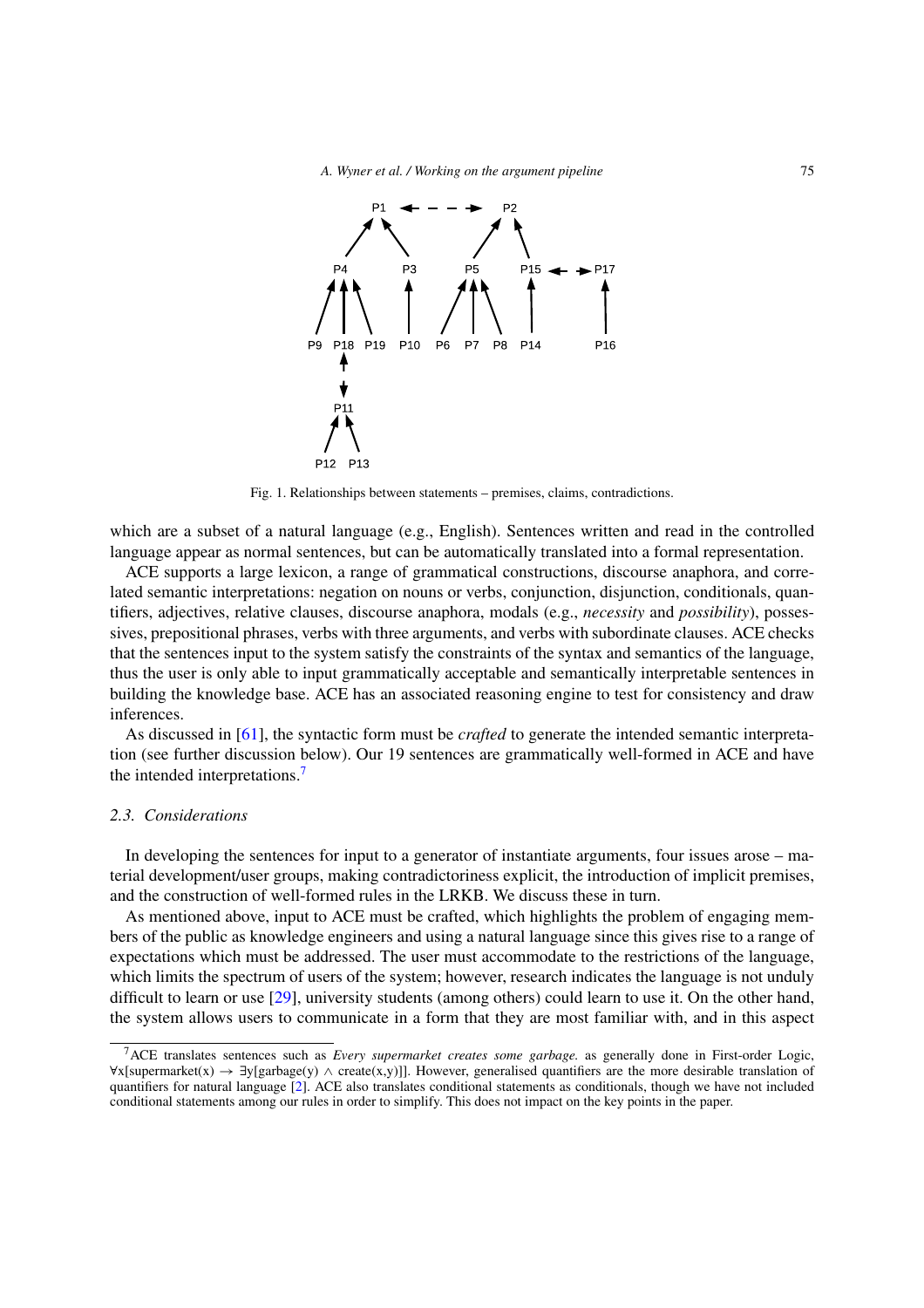#### 76 *A. Wyner et al. / Working on the argument pipeline*

the approach improves over other policy-making tools. As a controlled language, we work with a (large) fragment of natural language that can be incrementally developed with further linguistic capabilities. Finally, it is our assumption that the system is used in "high value" contexts by participants who are willing and able to adapt to some of the constraints (topic, expressivity, explicit marking of statement relations) in order to gain the advantages of collaboratively building a clear, explicit knowledge base which represents a range of diverse, and possibly conflicting statements. Related issues arise with wide-scale parsers [\[55](#page-20-5)].

To generate instances of arguments and their relations, we require explicit indicators of contradictoriness. Consider statements such as *Bill exercises daily* and *Bill does not exercise daily*; the lexical items and syntactic form are such that it is relatively easy to identify these as contradictory. Systematically translating from natural language expressions with negation to logical forms with negation is a complex issue itself, though we do not discuss it here. However, rather than stating *Bill does not exercise daily*, suppose a participant claims *Bill is a couch potato*, which is also contradictory with *Bill exercises daily*. Yet, the lexical items and syntactic form are significantly different; it requires lexical semantic and syntactic knowledge to know that these expressions are contradictory. Indeed, there are a broad range of linguistic forms for expressing contradictoriness [\[16\]](#page-18-11). While *ACE* easily identifies the inconsistency between *Bill exercises daily* and claims *Bill does not exercise daily*, it misses the inconsistency between *Bill exercises daily*, and *Bill is a couch potato*.

There are two approaches to addressing such contradictions. One strategy is for the user to introduce an explicit *constraint* which simply states which two sentences are contradictory. If *Bill exercises daily* is represented as the propositional variable P, *Bill does not exercise daily* is ¬P, and *Bill is a couch potato* is R, ¬[P ∧ R] is a constraint – P and R cannot both be true in a model. Yet, unlike the *logical* contradiction [P ∧ ¬P] of Propositional Logic, *non-logical* constraints must be independently given in the knowledge base. Besides having to be specified, an additional problem of constraints is that there is no explanation of the contradiction; that is, they are *facts* of the knowledge base and follow from or relate to no other elements of the knowledge base.

To overcome this, an alternative strategy is to explicitly express the rules that represent the implicit knowledge which gives rise to the inconsistency. Such rules may be encoded in auxiliary KBs, e.g., ontologies or lexical semantic structures. For instance, *Bill is a couch potato* implies that *Bill does not exercise daily*. Thus, in stating *Bill is a couch potato* one ought to introduce as well the rule that it implies that *Bill does not exercise daily*; then, where it is asserted that *Bill is a couch potato* and *Bill exercises daily*, we would find, by inference, that an inconsistency arises. Such an approach relies on some preexisting and accepted terminology by the users, that is, that *exercise daily* is in the lexicon already such that the contradiction of it is meaningful. More broadly, contradictoriness is a rich, complex, research domain that is only recently yielding results [\[3](#page-18-12)[,12](#page-18-13)[,16](#page-18-11)[,17](#page-18-14)[,47](#page-19-3)].

A final issue relates to the construction of well-formed rules. Given a set sentences, participants can, in principle, introduce any combination of literals to produce a rule. Yet, some of these appear to be well-formed and meaningful, while others do not. For example, the following argument is formally and syntactically well-formed as well as semantically coherent: *Socrates is a man and Every man is mortal therefore Socrates is mortal.* In contrast, the following is formally and syntactically well-formed, but semantically incoherent, we would not want to accept it as an argument: *Bill is rich and Jill sails therefore Socrates is mortal.* Clearly in the latter example, we are missing some semantically relevant relationships between the premises themselves and between the premises taken together and the claim; in this regard, the former example is more coherent. While the former example may have a relatively simple explanation for this coherence (terms are shared), the coherence of more complex examples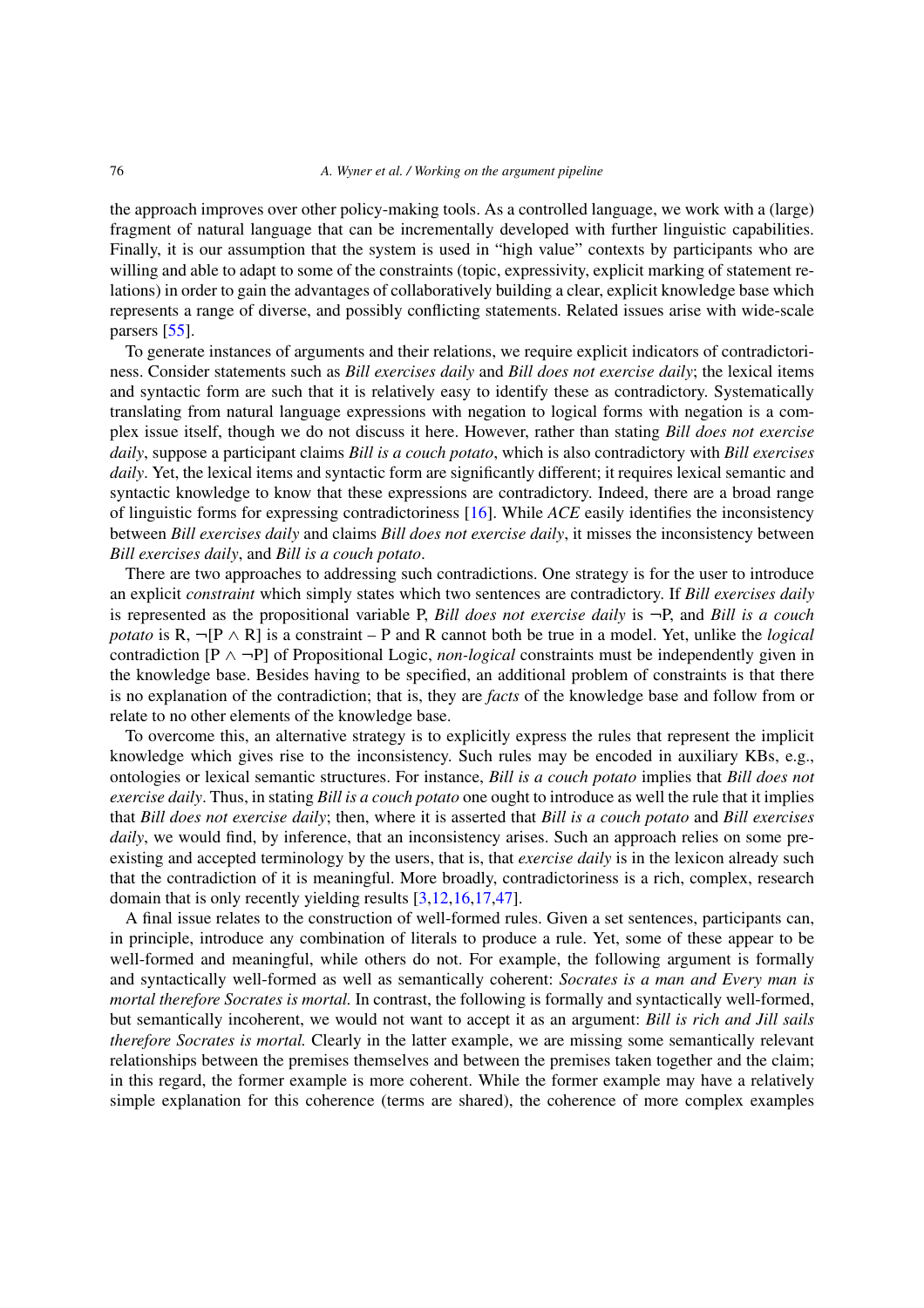such as argumentation schemes which represent normative patterns of presumptive reasoning are more difficult to explain [\[48](#page-19-10)]. A related issue is that some patterns of argumentation may contain enthymemes in addition to those used to identify contradictions [\[8](#page-18-15)[,49\]](#page-19-11).

On the construction of well-formed rules, we have some of the following general questions. What are the conditions on semantic well-formedness for the rules provided to the knowledge base? What makes a set of statements semantically cohere as premises of a claim? What makes a set of statements semantically imply a conclusion? While the mathematical or syntactical conceptions of a rule may be clear, and logicians or knowledge engineers may implicitly know how to write well-formed rules, the principles which underlie the linguistic semantic instantiations are not clear. If we allow non-logicians or knowledge engineers to build rules, what guidance can be provided to build meaningful rules? That is, how can we make explicit what logicians and knowledge engineers implicitly know?

These topics touch directly on complex issues relating to the interface of human reasoning, language, and formal reasoning [\[20](#page-18-16)[,44](#page-19-12)]; indeed, in addition to the issues that arise about controlled languages, it is problematic to presume that participants can, without training, contribute to a normative *rational* discussion in a way which supports automated reasoning; a similar point applies to the reconstruction of arguments from texts by participants. In other words, a degree of literacy in operating the system and interpreting the results is going to be required.

While all of these issues are substantial, they are partially addressed in our approach to collaborative, incremental, distributive knowledge base construction. For example, suppose there are two sentences in the knowledge base which are mutually incompatible (e.g., our *Bill exercises daily* and *Bill is a couch potato*) but were not overtly recognised or marked as such by users; this could arise simply because of what the users attend to or the size of the knowledge base. Some subsequent users could (on separate occasions and without being aware of the input of other participants) introduce the relevant implications to yield the representation of contradiction. Similarly, rules which are constructed by some parties could subsequently be rendered inapplicable by asserting that a premise does not hold. Finally, as implicit knowledge is solicited, it is explicitly introduced into the knowledge base which can then support further explicit reasoning. In this industrialised vision of knowledge engineering, individual participants may be logically imperfect and partially ignorant, yet contribute to the construction of globally perfect knowledge bases which arise after the calculation of argument extensions. In this regard, the system does not so much rule out erroneous statements or rules as to allow them to be modified by the input of other participants and, more importantly, reasoned with to determine consequences which would highlight the problems.

Finally, we should touch on one representational issue. At different stages of the pipeline, different forms of representation are useful to support distinct reasoning processes. There is a balance to be struck at every step between abstraction and expressiveness. For instance, while we have used lower case letters and numbers, we could have used the sentence strings themselves as propositional variables. While we have left resolution of these issues to future work, it is not particularly problematic so long as we are clear about and consistent about the conversions at each state.

## <span id="page-8-0"></span>**3. Instantiating arguments and relationships from a knowledge base**

In this section, we discuss instantiating arguments and their relationships from a *literals and rules knowledge base* (LRKB), resulting in an *argument knowledge base* (AKB). The AKB is then input to an abstract argumentation framework to calculate extensions as in Section [4;](#page-14-0) the result is an *argument*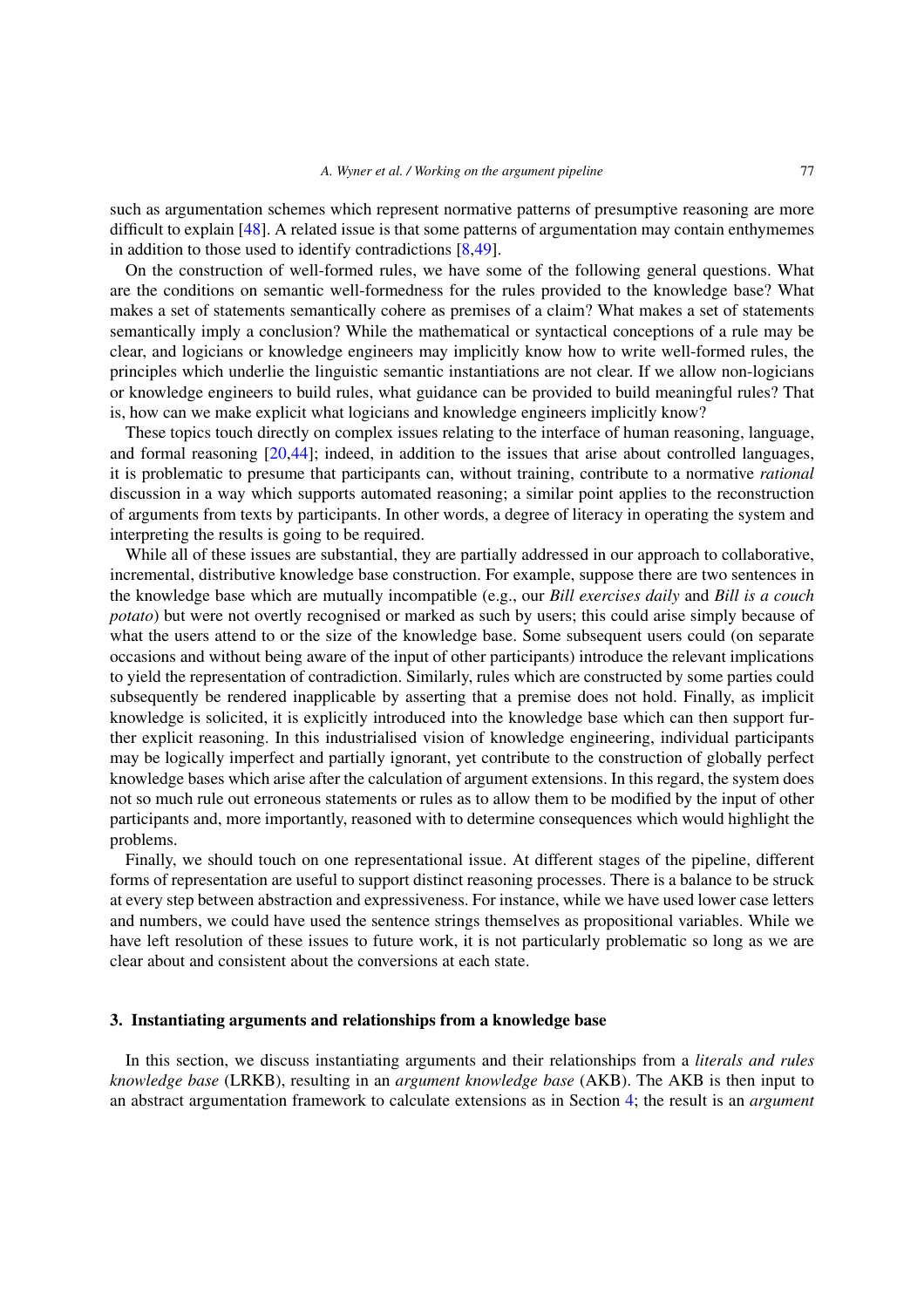*extensions knowledge base* (AEKB), from which we can extract consistent sets of propositions which represent policy positions.

We work with a *logic-based* approach of [\[6](#page-18-1)[,7\]](#page-18-17), which represents arguments in terms of classical logic (for related work see  $[1,6,25,27,35,37]$  $[1,6,25,27,35,37]$  $[1,6,25,27,35,37]$  $[1,6,25,27,35,37]$  $[1,6,25,27,35,37]$  $[1,6,25,27,35,37]$ ). While we could discuss other approaches to instantiating arguments and relationships which use defeasible rules (e.g., [\[26](#page-18-20)[,35](#page-19-13)]), we keep to the logic-based approach for several reasons: it is founded in a well-known and widely used logic (classical propositional logic), it has an extension to First-order Logic, it is broadly compatible with the logical translations provided by *ACE* (which has no defeasible rules), an implementation is available, and issues about generating and structuring arguments in relations are well-developed (e.g., minimal arguments, redundancy, and argument tree pruning among others). However, as we explore an implemented example, we do not examine these issues further.

[\[6](#page-18-1)[,7](#page-18-17)] provide numerous examples of knowledge bases and instantiated arguments primarily in Propositional Logic. The novelty of our example is twofold: our example is an abstraction from input sentences which have been automatically translated to First-order Logic; we have related the arguments and relations to an argumentation framework, where, as we see, additional issues arise.

Instantiating arguments and their relationships is necessary for calculating extensions of arguments, which are arguments which are mutually consistent. Abstract argumentation frameworks (AFs), which we briefly discuss in Section [4,](#page-14-0) define how to determine such extensions. Though [\[7](#page-18-17)] discuss AFs, in this paper, we take the primary focus of logic-based approach to be on instantiating arguments and their relationships. We review key components of the logic-based approach.

In a logic-based approach, statements are expressed as atoms (lower case roman letters), while formulae (greek letters) are constructed using the logical connectives of conjunction, disjunction, negation, and implication. The classical consequence relation is denoted by  $\vdash$ . Given a knowledge base  $\Delta$  comprised of formulae and a formula  $\alpha$ ,  $\Delta \vdash \alpha$  denotes that  $\Delta$  entails  $\alpha$ .  $\Delta$  can be inconsistent and comprised of a range of declarative statements. We assume a set of formulae  $\Delta$  from which arguments are constructed. Where  $\perp$  denotes inconsistency,  $\Delta \vdash \perp$  denotes that  $\Delta$  is inconsistent. An argument is an ordered pair  $\langle \phi, \alpha \rangle$ , where  $\phi \subseteq \Delta$ ,  $\phi$  is a minimal set of formulae such that  $\phi \vdash \alpha$ , and  $\phi \not\vdash \bot$ .  $\phi$  is said to support the claim  $\alpha$ . For example, where *p* and *q* are atoms, and where the KB is comprised of *p* and  $p \rightarrow q$ , then  $\langle \{p, p \rightarrow q\}, q \rangle$  is an argument, where  $p, p \rightarrow q$  is the support for the claim *q*.

The knowledge base  $\Delta$  may be inconsistent, which here arises where  $\Delta$  contains contradictory propositions (and not necessarily just constraints); this bears on issues discussed in Section [2.3.](#page-6-0) With contradictory propositions, we can construct arguments in relations, where the propositional claim of an argument is contradictory to the propositional claim of another argument or is contradictory to some proposition in the support of another argument. These are *attack* relations between arguments *, β* and  $\langle \Phi, \alpha \rangle$  such as *undercutter* and *rebuttal*; attacking arguments are referred to as *counterarguments*.  $\langle \Psi, \beta \rangle$  is an undercutter for  $\langle \Phi, \alpha \rangle$  where  $\beta$  is  $\neg(\phi_1 \wedge \cdots \wedge \phi_n)$  and  $\{\phi_1 \cdots \phi_n\} \subseteq \Phi$ ; in essence, the claim of one argument is the negation of a set of formulae in the support of another argument.<sup>[8](#page-9-0)</sup>  $(\Psi, \beta)$  is a rebuttal for  $\langle \Phi, \alpha \rangle$  if and only if  $\beta \leftrightarrow \neg \alpha$  is a tautology; the claims of the arguments are inconsistent. For example, supposing the following LRKB (from [\[7\]](#page-18-17)):  $p, p \rightarrow \neg q, r, r \rightarrow \neg p, \neg p \rightarrow q$ . From this LRKB, we can construct an argument to support the claim  $\neg q$ :  $\langle \{p, p \rightarrow \neg q\}, \neg q \rangle$ . With respect to this argument, we have an undercutter  $\langle \{r, r \rightarrow \neg p\}, \neg p \rangle$  and a rebuttal  $\langle \{r, r \rightarrow \neg p, \neg p \rightarrow q\}, \neg p \rangle$ .

Given a large and complex LRKB, arguments will have structural relationships such as subsumption of supports, where one support is a subset of another support, and implication between claims, where

<span id="page-9-0"></span><sup>8</sup>There is an additional notion of *canonical undercut*, where the atoms are ordered; it is useful for efficiency. For the presentation here, we presume it.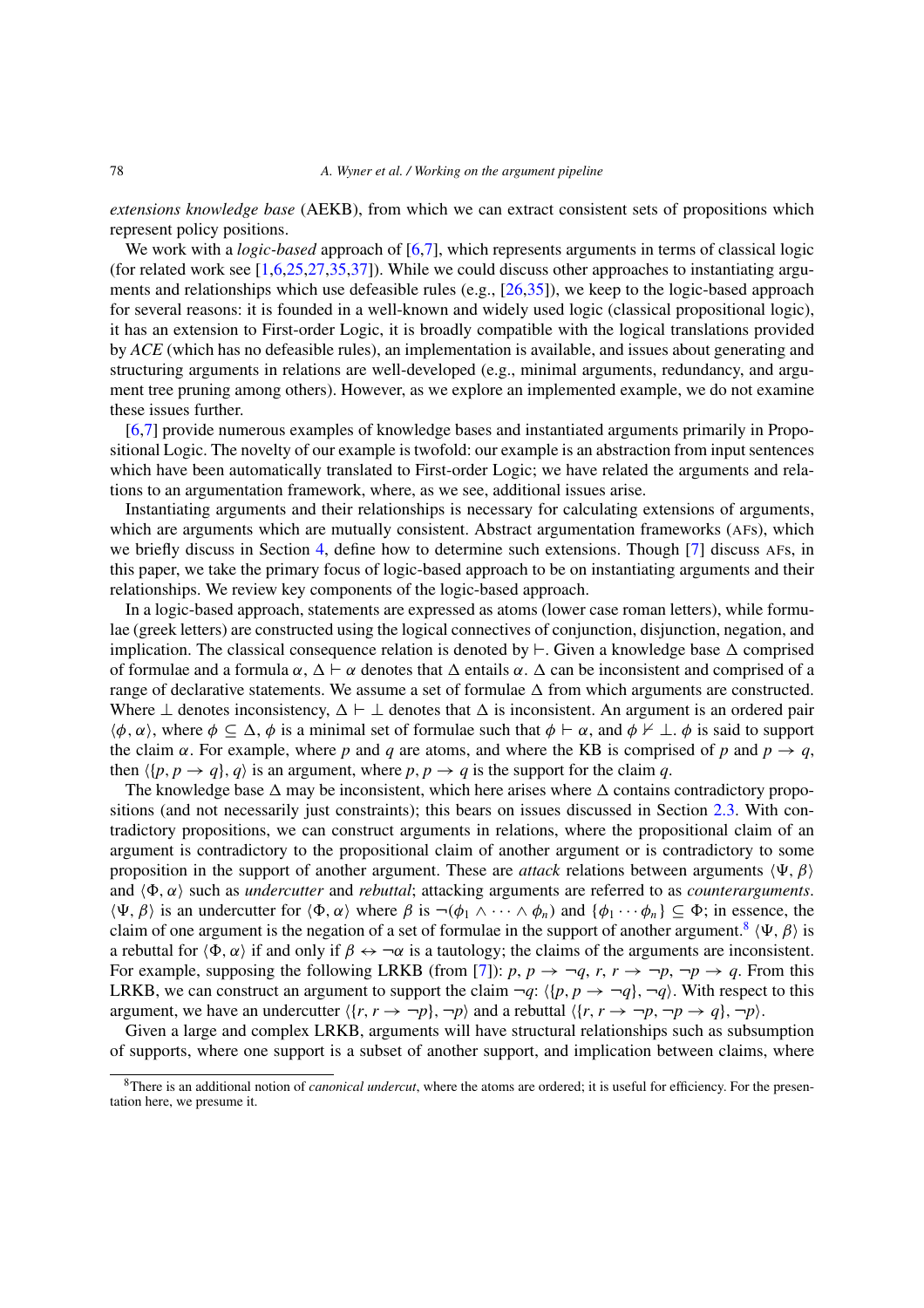one claim entails another. Moreover, there may be more than one argument which undercuts or rebuts another argument. [\[6](#page-18-1)[,7](#page-18-17)] define and discuss a range of these relationships among arguments; however, additional definitions are not directly relevant to our key points in this paper. For our purposes, given an LRKB, we can generate not only the arguments, but also the counterarguments, the counterarguments to these arguments (counter-counterarguments), and so on recursively; such a structure is an *argument tree*, a graph where arguments are nodes and attack relations are (undifferentiated) arcs. From a given LRKB, [\[6](#page-18-1)] generate all possible arguments and counterarguments. To illustrate this with an example, we discuss *JArgue*, which implements the logic-based approach.

## *3.1. JArgue*

*JArgue* is an implementation in Java of logic-based argumentation [\[6](#page-18-1)]; given an LRKB, JArgue generates arguments, attacks between arguments, and an argument tree.<sup>9</sup> One provides JArgue with an LRKB as a text file of propositional clauses (*conjunctive normal form*); implicational rules such as  $p \rightarrow q$  are rewritten as !*p*|*q*, where ! is negation and | is disjunction. Where the antecedent of a rule is a conjunction of literals as in  $[r \wedge s] \rightarrow q$ , we rewrite the negation of the antecedent as a disjunct of negated literals – !*r*|!*s*|*q*. Starting JArgue and inputting an LRKB, one can request the generation of arguments where a particular literal is the claim; given the arguments, one can then select among the arguments and request the generation of the argument tree. We discuss JArgue and illustrate it with our example.

From Section [2.1,](#page-2-1) we have the propositions  $p1-p19$  and rules r1–r8. Several preliminary comments are needed before presenting the input LRKB. First, since incompatible literals is a significant issue, we did not presume to represent statements which were incompatible as logical contradictions, e.g., p1 and p2, p11 and p18, and p15 and p17, even though ACE translates these pairs as contradictory. In other words, we presumed the problematic examples of contradiction rather than the unproblematic.

- p1: Every household should pay some tax for the household's garbage.
- p2: No household should pay some tax for the household's garbage.
- p11: Tom is not an objective expert about recycling.
- p18: Tom is an objective expert about recycling.
- p15: Every supermarket should pay a tax for the garbage that the supermarket creates.
- p17: No supermarket should pay a tax for the garbage that the supermarket creates.

However, to determine attack relations, the logic-based approach requires the explicit expression of contradiction as in classical logic. We therefore make the following substitutions:  $p2 \equiv \neg p1$ ,  $p11 \equiv$  $\neg p18$ , and  $p17 \equiv \neg p15$ . This is an issue relevant to the illustration, not to the functionality of either the logic-based approach or JArgue since expressions of contradiction can be added to the knowledge base as it is built. However, the choice here is to represent such incompatibilities as logical contradiction rather than as constraints of the form  $\neg$ [p1  $\land$  p2] (or in conjunctive normal form for JArgue !p1|!p2). We explore this choice in future research.

Given these equivalences, the related rules are adjusted by substituting in equivalent expressions:

r1:  $[p4 \wedge p3] \rightarrow p1$ . r2: [p9  $\land$  p18  $\land$  p19]  $\rightarrow$  p4. r3:  $p10 \rightarrow p3$ . r4:  $[p12 \wedge p13] \rightarrow \neg p18$ .

<span id="page-10-0"></span><sup>&</sup>lt;sup>9</sup>Requests for JArgue should be addressed to Tony Hunter e-mail: a.hunter@cs.ucl.ac.uk.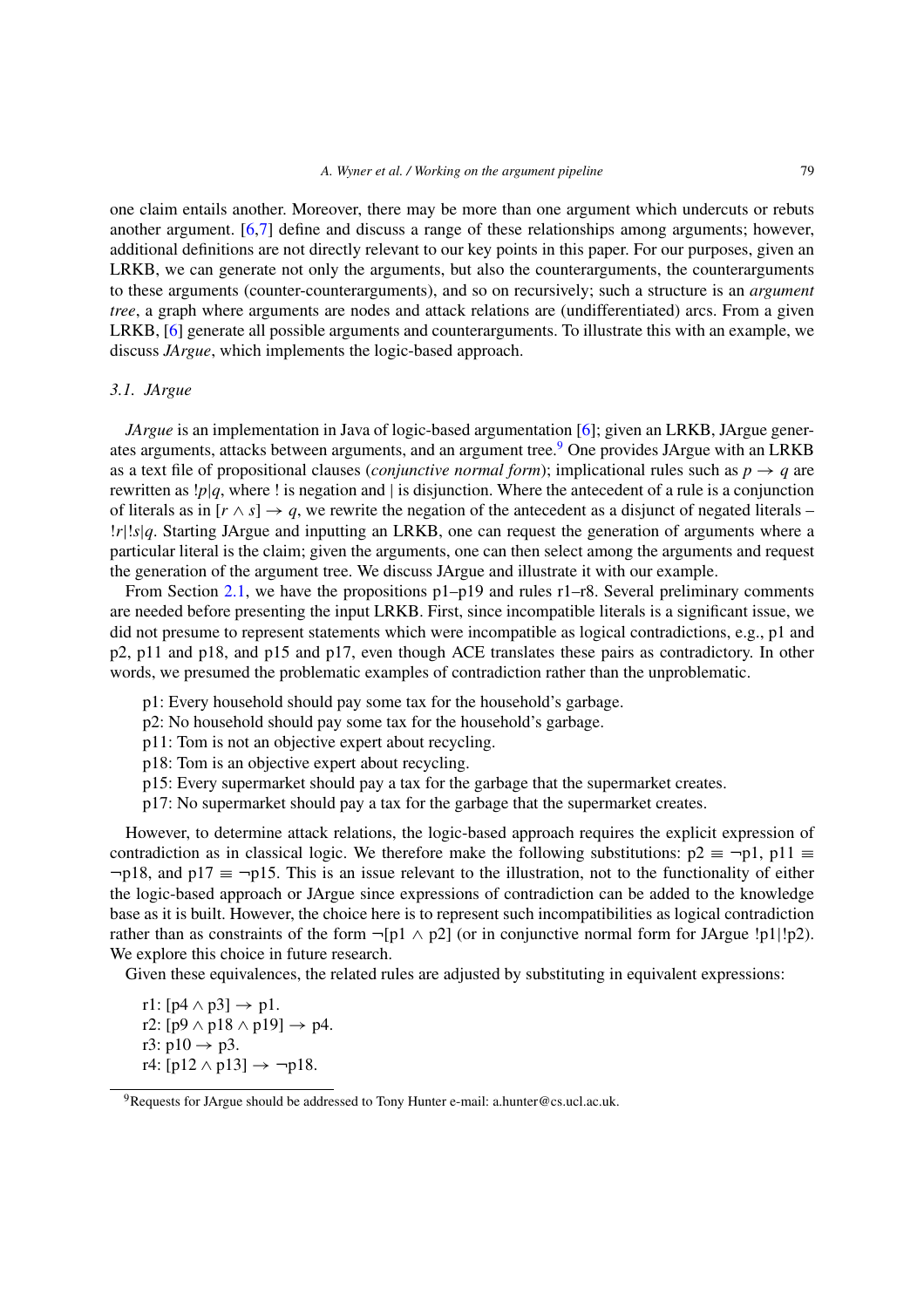r5:  $[p5 \wedge p15] \rightarrow \neg p1$ . r6:  $[p6 \land p7 \land p8] \rightarrow p5$ . r7:  $p14 \rightarrow p15$ . r8:  $p16 \rightarrow \neg p15$ .

Our LRKB for JArgue will be comprised of literals and (conjunctive normalised) rules. However, there is a somewhat tangential issue of whether we need include *all* literals since some serve only as *intermediaries* between rules (see the discussion of *intermediate concepts* in [\[51](#page-19-15)]); that is, if we have a language comprised of p, q, r,  $p \rightarrow q$ ,  $q \rightarrow r$ , there is no reason to include in the KB q (or r) itself since it is enough to include all the rules and only those literals which are terminal leaves in a graph of *all the rules* as in Fig. [1;](#page-6-1) in other words, the KB need only represent what is *asserted* along with the rules, not what is simply expressed in the language. In a dynamically constructed KB, what is asserted and what is inferred may change over time. We presume this simplification and leave further discussion to future research. Thus, we have rules r1–r8 as revised above and only p6, p7, p8, p9, p10, p12, p13, p14, p16, p18, and p19. Other literals are inferred.[10](#page-11-0)

With these points in mind, our input LRKB for JArgue is as follows:

p6, p7, p8, p9, p10, p12, p13, p14, p16, p18, p19, !p10|p3, !p9|!p18|!p19|p4, !p12|!p13|!p18, !p3|!p4|p1, !p5|!p15|!p1, !p6|!p7|!p8|p5, !p14|p15, !p16|!p15.

To run JArgue, we add this LRKB, then query the KB to generate an argument. Querying the KB can only be done for one literal at a time. For our example, if we query for p1, we get the following argument, which we label  $a1$ :<sup>11</sup>

a1: {p10*,* p9*,* p18*,* p19*,* !p10|p3*,* !p9|!p18|!p19|p4*,* !p3|!p4|p1}*,* p1.

It happens to be the case that there is only one argument a1 for p1 generated from our KB, but with another KB, there could have been more. In effect, the argument is constructed by *backwards chaining* inference from the conclusion to the rules and propositions that justify it.

JArgue then requests the user to select from an argument with respect to which it should generate an argument tree. Selecting a1, JArgue generates an argument tree with two counterarguments a2 and a3 along with one counterargument a4 to a3; for the sake of discussion, we discuss each node and their relationship rather than present the graph. The first counterargument a2 is an undercutter of a1 since the claim of a2, !p18, is the negation of a literal which appears in the support of  $a1$ :<sup>[12](#page-11-2)</sup>

a2: {p12*,* p13*,* !p12|!p13|!p18}*,* !p18.

The second counterargument a3 is a rebuttal of a1 since the claim of a3, !p1, is the negation of the claim of a1:

a3: {p6*,* p7*,* p8*,* p14*,* !p6|!p7|!p8|p5*,* !p14|p15 !p5|!p15|!p1}*,* !p1.

<span id="page-11-0"></span><sup>&</sup>lt;sup>10</sup>This may be a more substantive issue since what arguments and relations are generated and used for input to the abstract framework may depend on what is explicitly available in the knowledge base rather than the explicit and inferred statements. We discuss this further below, and it may need further examination.

<span id="page-11-1"></span><sup>&</sup>lt;sup>11</sup>Labelling the arguments is not a functionality of Logic-based argumentation or JArgue. We do so to provide elements for the AEKB.

<span id="page-11-2"></span><sup>&</sup>lt;sup>12</sup>Logic-based argumentation and JArgue represent the claim of a canonical undercutter with \*; for the purposes of our illustration, we make it explicit.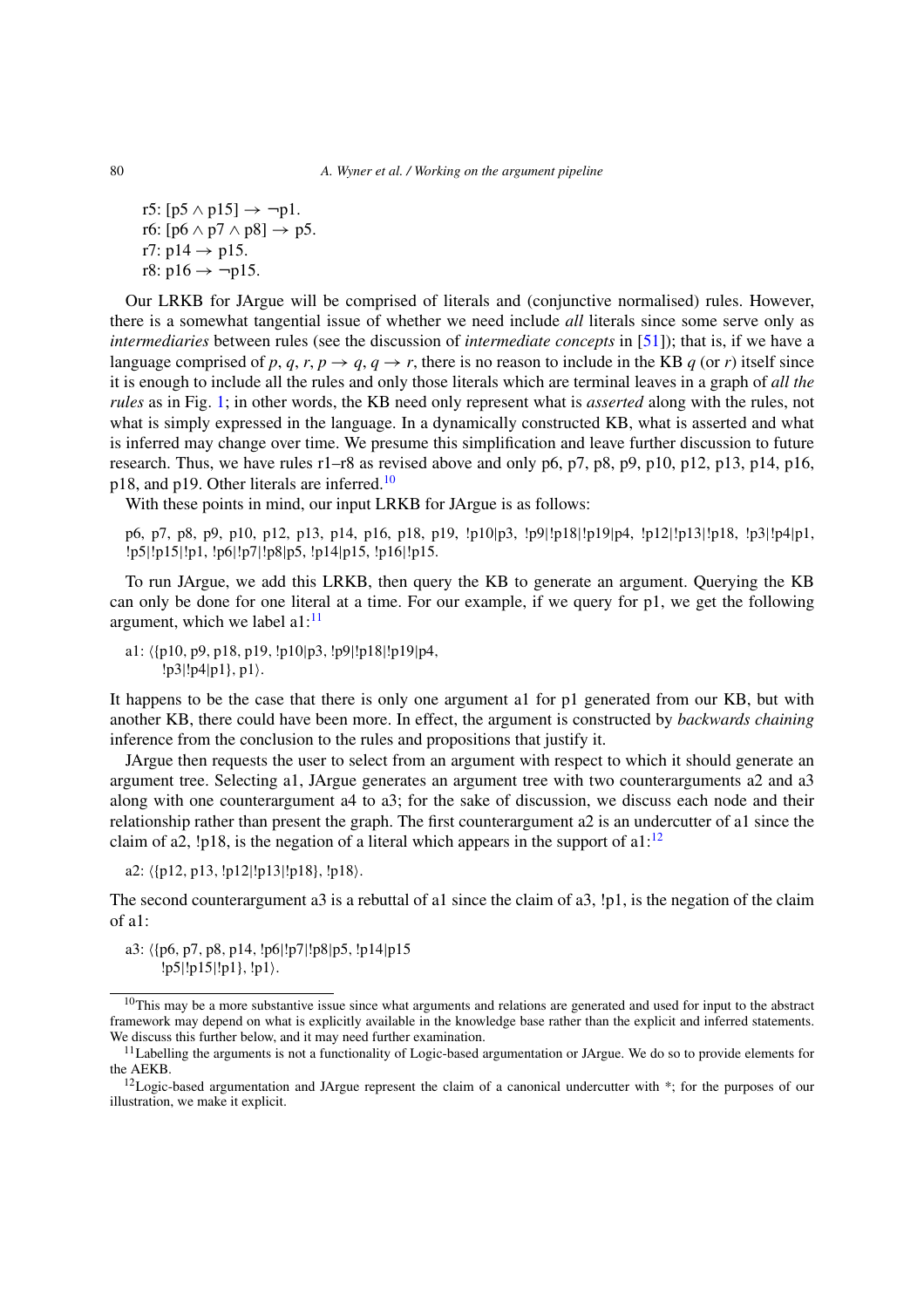Finally, we have a counterargument to a3, where one of the implied literals of a3, p15, is contradicted by the claim of a4, !p15:

a4:  $\langle \{\text{p16}, \text{!p16} | \text{!p15}\}, \text{!p15}\rangle$ .

If we query the LRKB for !p1 and keep the argument labeling the same, we have a3. The argument tree for a3 gives us a1 as a counterargument; this shows that where we have contradictory *claims*, the arguments attack one another. Otherwise, a2 is a counterargument of a1, and a4 is a counterargument for a3 as before.

Querying just the argument trees for p1 and !p1, we can create an AKB, which is a knowledge base of generated arguments in attack relations (indicated with *att*), which is given in the argument tree. Such an AKB is suitable for input to an abstract argumentation framework to generate an AEKB, which allows us to reason abstractly over arguments. This is AKB1:

Arguments: a1, a2, a3, a4. Attack Relations:  $att(a1, a3)$ ,  $att(a3, a1)$ ,  $att(a2, a1)$ ,  $att(a4, a3)$ .

#### *3.2. Considerations*

Where we choose to argue for and against literals at the root of an argument tree such as about p1 and !p1, the arguments and relations among arguments appear relatively straightforward. It is important to note that we have used JArgue to generate argument trees with respect to a query on a proposition. However, we are using it as well to creating AKBs for input to abstract argumentation frameworks, which is the reason to investigate the argument trees for a proposition *and* its negation; however, using JArgue to generate arguments and relations to support abstract argumentation frameworks is somewhat beyond the brief, as we see in a moment.

A relevant general question arises – how many arguments and attack relations among them can be generated from the underlying LRKB? Given that we have classical logic, *contrapositive* reasoning applies; that is, given  $\neg q$  and  $p \to q$ , we can infer  $\neg p$ . Thus, if we query p3, which is implied by p10, which is itself asserted, we can generate an argument and an argument tree.

a': 
$$
\langle p10, !p10|p3 \rangle, p3 \rangle
$$
.

In the argument tree, we have a rebuttal argument which is generated by contraposition – where !p1 and p4 hold, !p3 must hold:

a": {p6*,* p7*,* p8*,* p9*,* p14*,* p18*,* p19*,* !p6|!p7|!p8|p5*,* !p14|p15 !p9|!p18|!p19|p4*,* !p5|!p15|!p1*,* !p3|!p4|p1}*,* !p3.

More generally, every literal in the language has an argument and a counterargument (each of which may also have counterarguments). Given this, should all such arguments in their relations be in the AEKB for a given AKB?

For our purposes, we only include those arguments and relations relative to a debate under investigation, here p1 and !p1; these are the arguments and relations as generated by JArgue. Other arguments and counterarguments such as for p3 are not clearly relevant. Indeed, perhaps all the other arguments and relations arise via contraposition are problematic; indeed, it is questionable whether contraposition is a *natural* reasoning rule (see [\[20](#page-18-16)[,44](#page-19-12)]).

The hedge, however, bears on how we use AKB as input to the abstract argumentation framework discussed in Section [4,](#page-14-0) where we find the AKB with four arguments and four attacks is not sufficient to get a correct result. This is so because while a2 attacks a1, and a4 attacks a3, nothing attacks a2 or a4;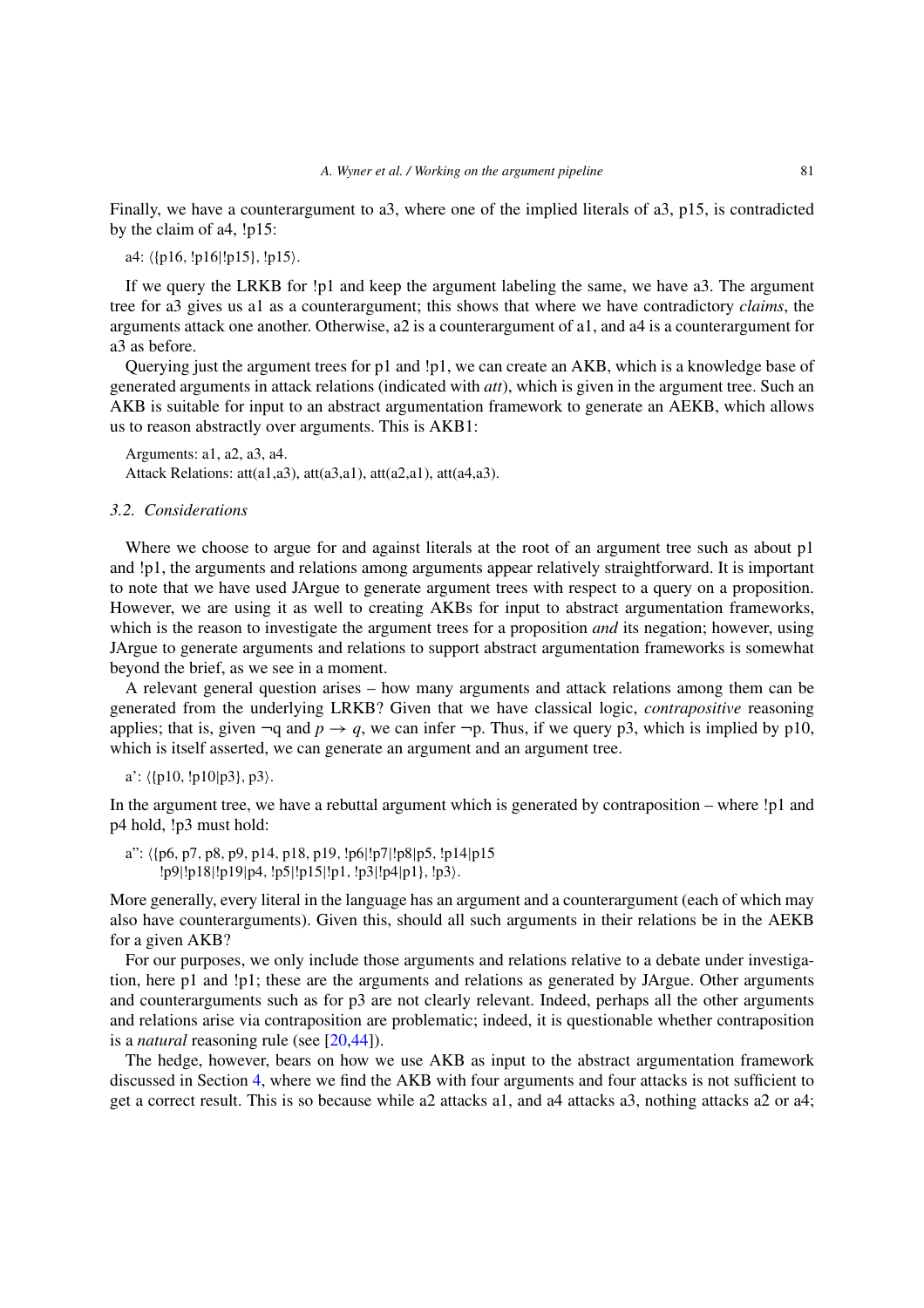thus, these arguments attack and defeat a1 and a3. The extensions leave just a2 and a4, which is contrary to our desired goal, which is that a1 and a4 could hold together, while a3 and a2 could hold together. We need, then, to generate an attack on a2 where we query for the claim of a1, and to generate another attack on a4 when we query for the claim of a3.

This would seem to require that where we query for a proposition and its negation, we want to generate at least one additional argument to counterattack attackers, if we can. In other words, we want to generate attacks (either rebuttals or undercutters) to a2 and a4. For example, we could do so by finding a rebuttal which uses (in a sense to be explained) the claim of the queried argument. In other words, we want to find one rebuttal a5 where the claim of a5 is the negation of the claim of a2 and where the claim of a1, namely p1, is used is found among the support for the claim of a5; similarly, we want to find another rebuttal a6 where the claim of a6 is the negation of the claim of a4 and where the claim of a3, namely  $\neg p2$ , is used. Such considerations yield the following arguments:

a5:  $\langle \{\text{p18}\}, \text{p18}\rangle$ . a6: {p14*,* !14|15}*,* p15.

Such arguments may need to be manually introduced, generated from the underlying LRKB, or generated by contraposition, the latter then provides some intuitive motivation to support such a rule in the context of argumentation. In other words, we want to find instantiated arguments to realise AKB2:

Arguments: a1, a2, a3, a4, a5, a6. Attack Relations: att(a1,a3), att(a3,a1), att(a2,a1), att(a4,a3), att(a5,a2), att(a2,a5), att(a6,a4), att(a4,a6).

The result is a graph as in Fig. [2.](#page-13-0) Note that arguments a1–a4 are clearly related to our earlier representation of the relationships among statements in Fig. [1,](#page-6-1) but that a5 and a6 are not.

However, to find a5 and a6, we have some additional issues to consider, in particular the argument trees of each of these arguments. We consider the issues by example. The argument a2 has as claim ¬p18, thus the rebuttal a5 must have p18 as claim. In fact, we have an argument by assertion for this claim:  $\langle \{p18\}, p18\rangle$ . However, this has a counterargument (derived by contraposition) as well as countercounterarguments:

 {p6*,* p7*,* p8*,* p14*,* p10*,* !p6|!p7|!p8|p5*,* !p14|p15*,* !p10|p3*,* !p5|!p15|!p1*,* p9*,* p19*,* !p3|!p4|p1*,* !p9|!p18|!p19|p4}*,* !p18.

Must we include, then, the whole argument tree for a5? We observe that p1 and !p1 are used in this argument. If p1 is in fact asserted (given that is the argument we query), then this counterargument to a5 (and the counter-counterargument) can no longer be generated, leaving a5  $\langle p18 \rangle$ , p18 $\rangle$ . By the same token, we need an argument to defend p15 from attack by argument a4; this is a6  $\langle p14, 114|15, p15 \rangle$ .

While these are remarks about what is required to have an AKB suitable for reasoning with AFs, we leave to future research how this is theoretically developed and implemented. In any case, adopting these



<span id="page-13-0"></span>Fig. 2. Arguments and relationships.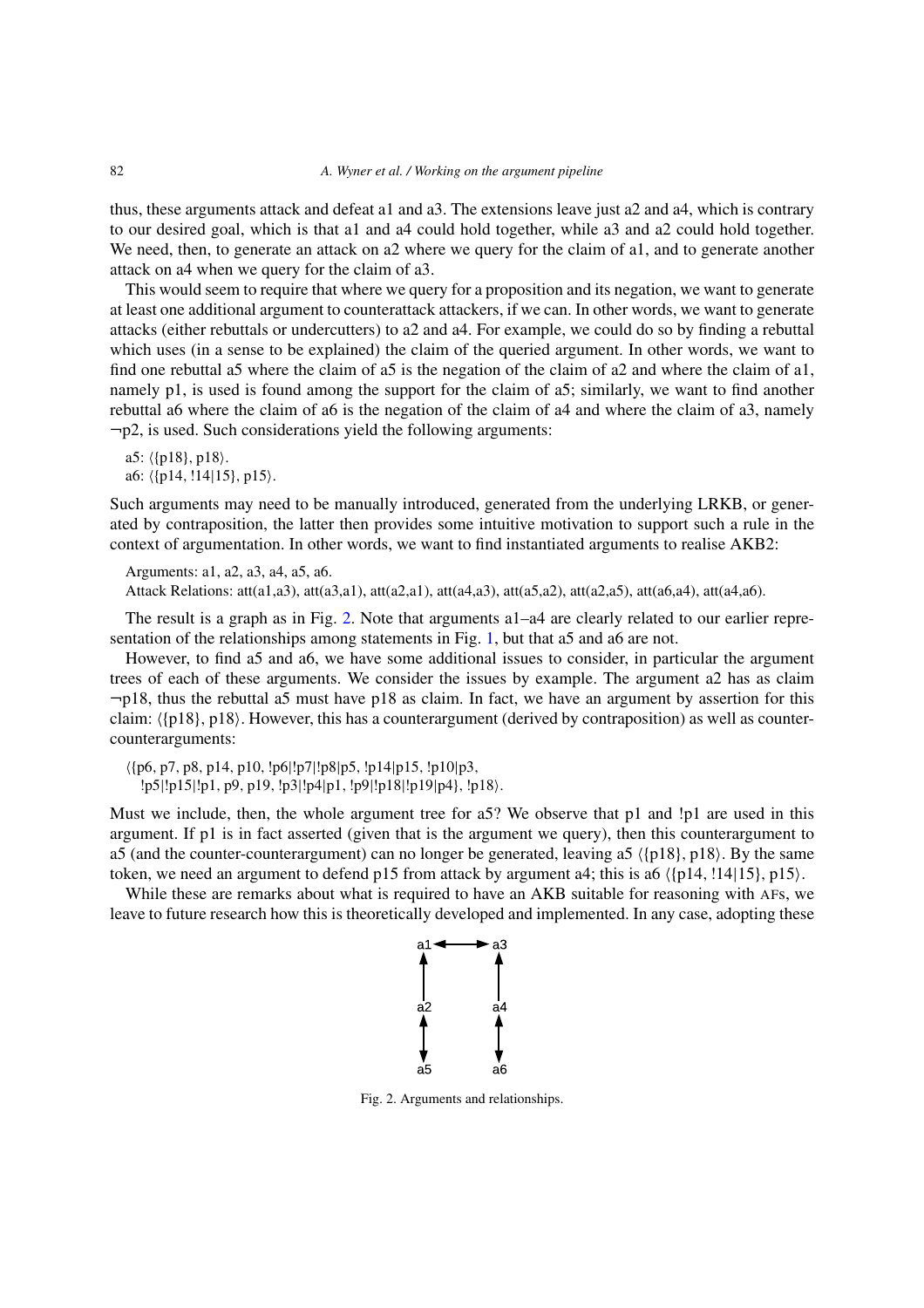additional arguments gives more satisfactory results in terms of AFs. The important point is that we must carefully consider what results we might want with respect to AFs in order to create the appropriate arguments and relations, then build into our argument generator the mechanisms to generate the arguments and relations, otherwise the desired goal from the AF will not be achieved.

#### <span id="page-14-0"></span>**4. From instantiated arguments to an AF**

Having generated an AKB of arguments and their relations, we input them to an abstract argumentation framework AF to calculate extensions. We review basic components of AFs, outline results with respect to an implementation, and then discuss the results.

## *4.1.* AF*s*

For our purposes, we consider the AF of [\[19](#page-18-3)], where there is one set of undifferentiated objects, *arguments*, which are nodes in a graph as well as one undifferentiated relationship between the nodes, the *attack* relation, which can be represented as a graph in which attacks are arcs between nodes representing the arguments (for related work, see  $[4,9,15]$  $[4,9,15]$  $[4,9,15]$ , among others).

**Definition 1.** An argumentation framework AF is a pair  $\langle X, \mathcal{R} \rangle$ , where X is a set of *objects*,  $\{a_1, a_2, \ldots, a_n\}$  and  $\mathcal R$  is an *attack* relation between objects. For  $\langle a_i, a_j \rangle \in \mathcal R$  we say the object  $a_1$ attacks object  $a_2$ . We assume that no object attacks itself.

Some of the relevant auxiliary definitions are as follows, where *S* is a subset of  $\chi$ . There are a range of *semantics*, which are definitions of extensions (sets) of arguments; we give only admissible and preferred semantics:

**Definition 2.** We say that  $p \in \mathcal{X}$  is *acceptable with respect to S* if for every  $q \in \mathcal{X}$  that attacks *p* there is some  $r \in S$  that attacks q, A subset, S, is *conflict-free* if no argument in S is attacked by any other argument in *S*. A conflict-free set *S* is *admissible* if every  $p \in S$  is acceptable to *S*. A *preferred extension* is a maximal (w.r.t.  $\subseteq$ ) admissible set.

In the next section, we use the ASPARTIX system to generate argument extensions.

## *4.2. Calculating extensions with ASPARTIX*

The ASPARTIX program computes extensions of argumentation frameworks  $[22]$  $[22]$ ;<sup>13</sup> there are related tools that carry out similar computations [\[11](#page-18-24)[,23](#page-18-25)[,42\]](#page-19-16) It is, then, very useful for our purposes, where we have created arguments in relations and then wish to compute extensions. ASPARTIX is implemented in the answer set programming language *Disjunctive Datalog System* (DLV)[.14](#page-14-2) Using ASPARTIX, one can compute any of the standard extensions for the classical AF (following Dung) including admissible and preferred extensions. Extensions for preference-based, value-based, and bipolar argumentation frameworks can also be generated.

<span id="page-14-1"></span><sup>&</sup>lt;sup>13</sup>We thank the ASPARTIX team, and particularly Sarah Gaggl, for making the ASPARTIX system available to us. See [http://](http://www.dbai.tuwien.ac.at/staff/gaggl/systempage/index.html) [www.dbai.tuwien.ac.at/staff/gaggl/systempage/index.html.](http://www.dbai.tuwien.ac.at/staff/gaggl/systempage/index.html)

<span id="page-14-2"></span><sup>14</sup>See [http://www.dbai.tuwien.ac.at/proj/dlv/.](http://www.dbai.tuwien.ac.at/proj/dlv/)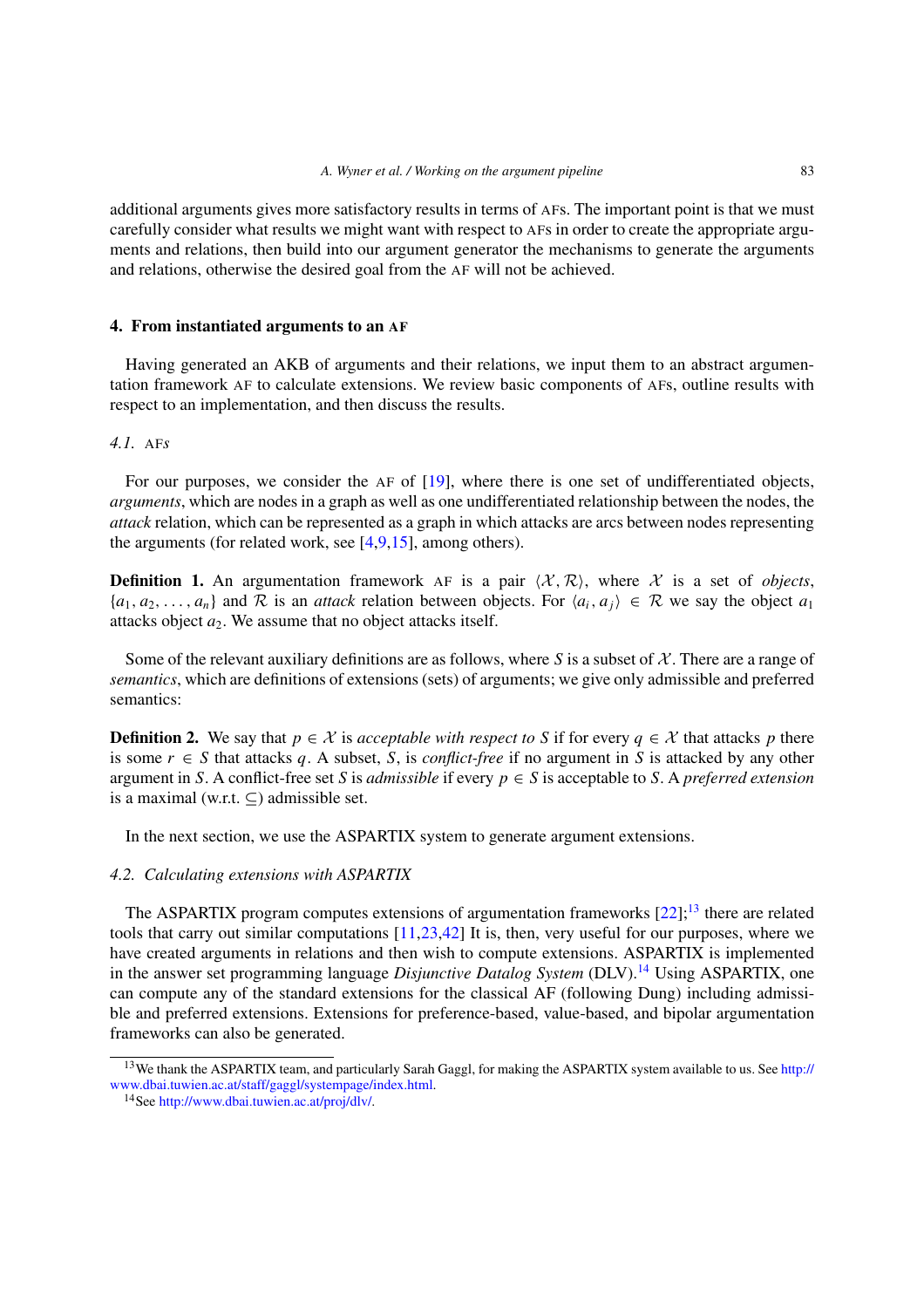To run ASPARTIX, we input to the program a text file for the AKB, containing the arguments and relations, as well as the desired sort of extension. We used our previously defined AKB, which has the arguments and attack relations:

```
arg(a1). <br>att(a3,a1).
arg(a2). att(a2, a1).
arg(a3). <br>att(a4,a3).
arg(a4). att(a5, a2).
arg(a5). <br>att(a2,a5).
arg(a6). <br>att(a6,a4).
att(a1,a3). att(a4,a6).
```
ASPARTIX generates the following preferred extensions, where *in* indicates that the argument is in the extension:

```
\{in(a1), in(a5), in(a6)\}.\{in(a2), in(a3), in(a6)\}.{in(a3), in(a5), in(a6)}.
\{in(a1), in(a4), in(a5)\}.\{in(a2), in(a4)\}\.
```
Such extensions which are generated by ASPARTIX we refer to as the *Argument Extensions Knowledge Base* (AEKB).

This seems to be an attractive result. As we are only interested in extensions with p1 and  $\neg p1$ , we will not look at  $\{in(a2), in(a4)\}$ . Preferred extensions, which are maximal sets of "consistent" arguments (and related propositions), correlate to the notion of *normative positions* of deontic logic [\[40\]](#page-19-1), which are maximal sets of consistent deontic expressions. Therefore, we call such extensions *policy positions*.

## <span id="page-15-0"></span>**5. Extracting policy positions**

Our sets of arguments are an abstract representation of the contents of the arguments themselves, which are comprised of literals and rules. Thus, given the sets of arguments, we can extract the literals and rules that are consistent and which represent the correlated linguistic expressions of the policy positions. While we can reconstruct the content of arguments a1, a2, a3, and a4, the additional arguments for a5 and a6 are less clear. We will suppose that these are, as we suggested, generated as rebuttals.

Recall that our arguments are:

- a1: {p10*,* p9*,* p18*,* p19*,* !p10|p3*,* !p9|!p18|!p19|p4*,*
- !p3|!p4|p1}*,* p1.
- a2: {p12*,* p13*,* !p12|!p13|!p18}*,* !p18.
- a3: {p6*,* p7*,* p8*,* p14*,* !p6|!p7|!p8|p5*,* !p14|p15*,*
- !p5|!p15|!p1}*,* !p1.
- a4:  $\langle \{p16, \, !p16 | !p15\}, \, !p15 \rangle$ .
- a5:  $\langle \{\text{p18}\}, \text{p18}\rangle$ .
- a6: {p14*,* !14|15}*,* p15.

Let us informally define a policy position (PP) as supports and claims of all the arguments in the extension (we could do without the claim, but in a sense, the objective is making explicit what is otherwise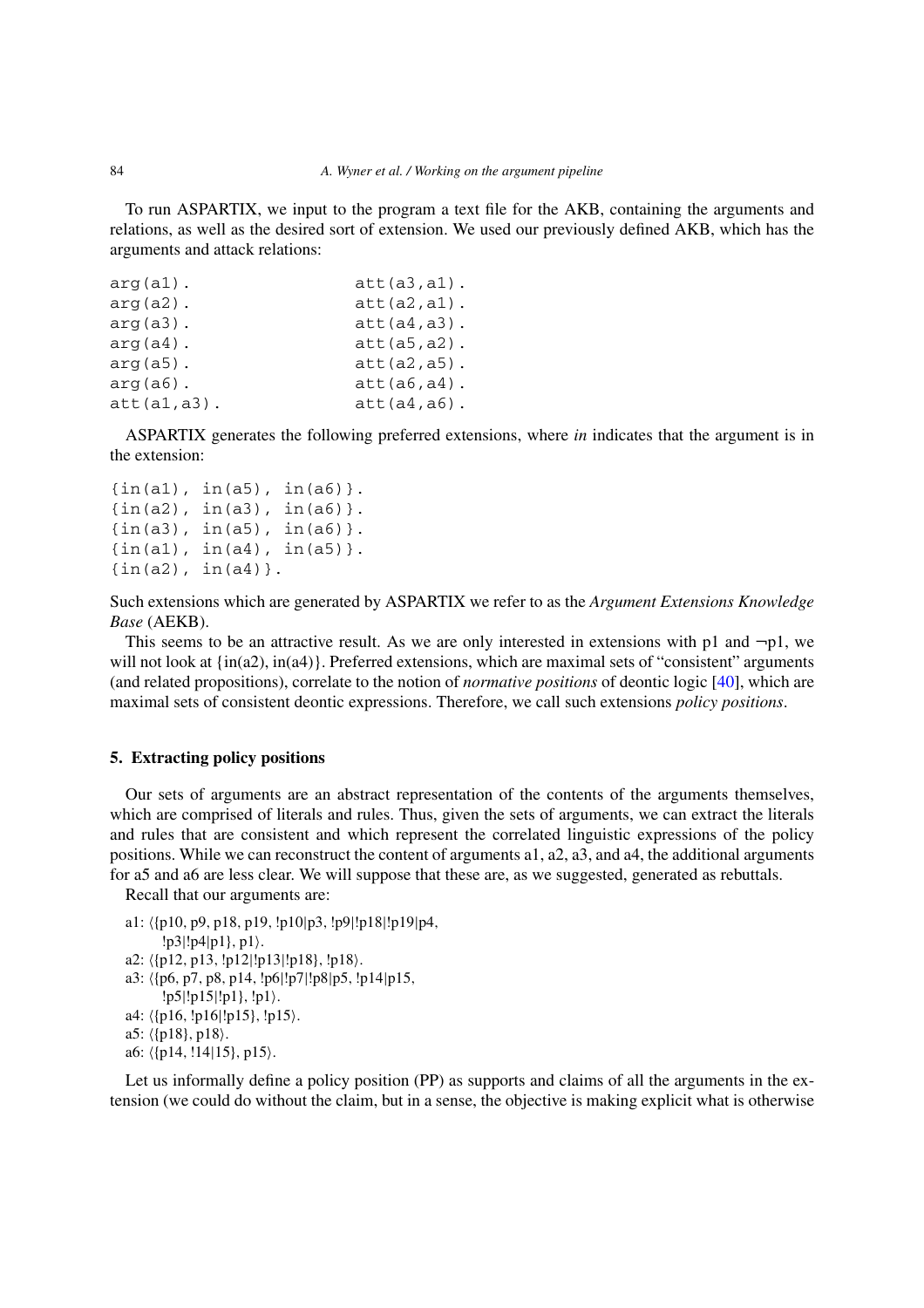implicit and inferred). Formally, we have two functions: F1 is a function on the extension such that it outputs the union of the result of the application of F2 on every argument of the extension; F2 is a function on arguments which outputs a set comprised of the union of the support with the claim. We suppose these functions. Furthermore, since we have sets, any redundancy is removed.

```
PP1: {p1, p4, p9, p10, p14, p15, p18, p19, !p10|p3,
       !p9|!p18|!p19|p4, !p3|!p4|p1, !p14|p15}.
PP2: {!p1, p5, p6, p7, p8, p12, p13, p14, p15, !p18,
       !p12|!p13|!p18, !p6|!p7|!p8|p5, !p14|p15, !p5|!p15|!p1}.
PP3: {!p1, p5, p6, p7, p8, p14, p15, p18, !p6|!p7|!p8|p5,
       !p14|p15, !p5|!p15|!p1}.
PP4: {p1, p3, p4, p9, p10, !p15, p16, p18, p19, !p10|p3,
       !p9|!p18|!p19|p4, !p3|!p4|p1, !p16|!p15}.
```
The propositions and rules here correlate directly with the propositions and rules introduced in Section [2.1,](#page-2-1) so we can substitute them here. We will put in the sentences and indicate the rules for PP2:

*PP2 sentences and rules.*

!p1: No household should pay some tax for the household's garbage.

p5: If a household pays a tax for the household's garbage then the tax is unfair to the household.

p6: Every household should pay an equal portion of the sum of the tax for the household's garbage. p7: No household which receives a benefit which is paid by a council recycles the household's garbage.

p8: Every household which does not receive a benefit which is paid by a council supports a household which receives a benefit which is paid by a council.

p12: Tom owns a company that recycles some garbage.

p13: Every person who owns a company that recycles some garbage earns some money from the garbage which is recycled.

p14: Every supermarket creates some garbage.

p15: Every supermarket should pay a tax for the garbage that the supermarket creates.

!p18: Tom is not an objective expert about recycling.

r4: [p12  $\land$  p13]  $\rightarrow$ !p18.

- r5:  $[p5 \wedge p15] \rightarrow [p1]$ .
- r6:  $[p6 \wedge p7 \wedge p8] \rightarrow p5$ .

r7:  $p14 \rightarrow p15$ .

This seems an accurate representation of this policy position from the onset. While PP2 and PP4 seem acceptable representations of policies.

## *5.1. Considerations*

The policy positions of PP1 and PP3 seem to have some additional superfluous information. For instance, PP1 contains the propositions p14 and p15, which are propositions in the support of !p1, which itself is the rebuttal of the main point of PP1. Since other portions of the support for !p1 do not hold, !p1 does not hold. Yet, it would seem, in an intuitive argument, odd to have as part of one's position statements in support of the opposite point, even if these statements are not inconsistent with one's position. We see, then, that AFs *overgenerate* policy positions. In addition, the output sentences of the policy positions are without discourse markers, so the relations among them are unclear. We leave for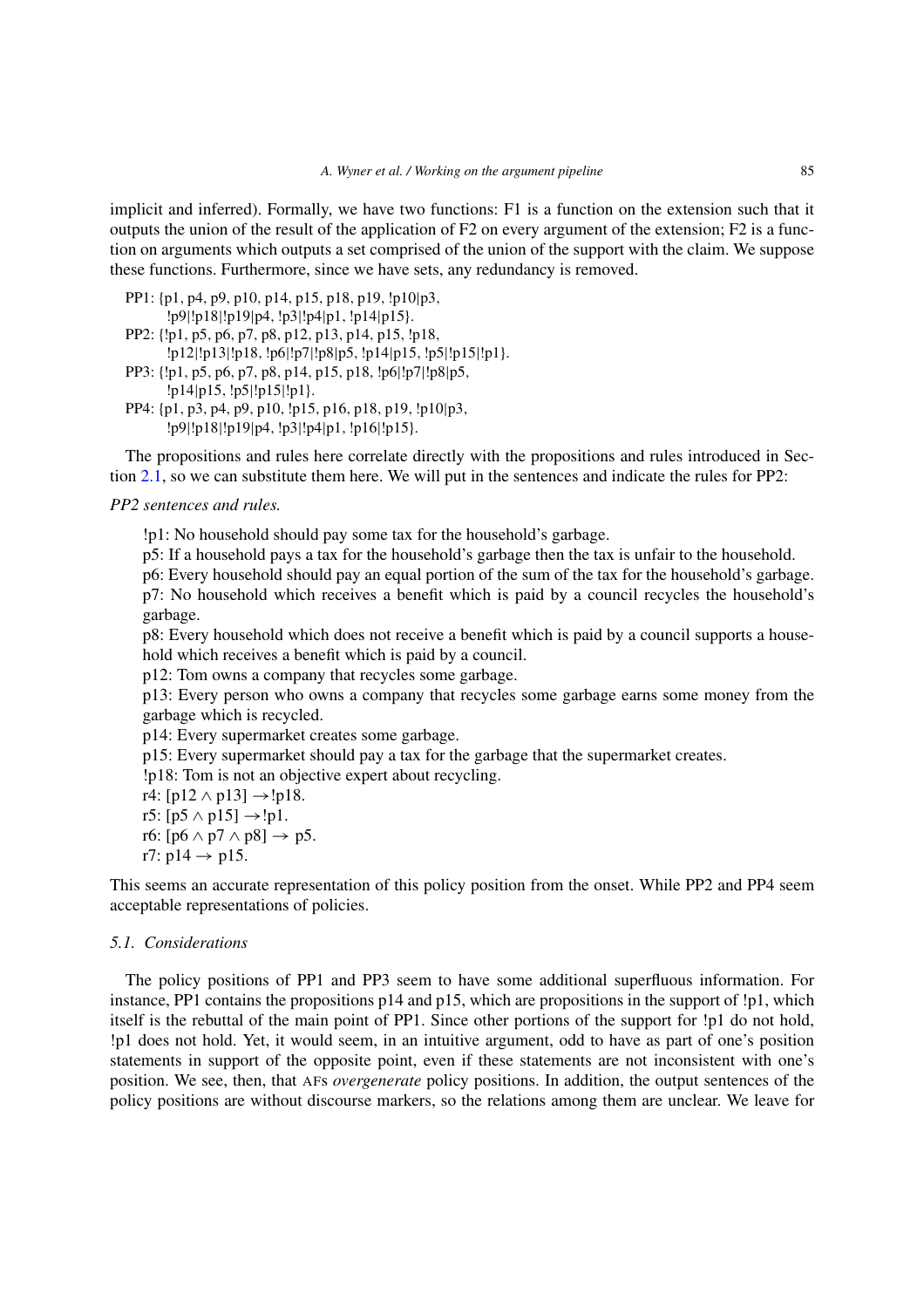future research just how to refine the results to generate all and only the policy positions that correlate with an intuitive notion as well as how to use natural language generation technology to provide wellformed, easy-to-understand output paragraphs of the policy positions.

## **6. Discussion**

In this paper, we have shown how statements expressed in natural language can be represented as a formal knowledge base of literals and rules (LRKB), that the LRKB can be fed into a framework for generating arguments and relations to create an knowledge base of arguments (AKB), and then in turn, the AKB can be provided to an AF to generate a set of extensions which is the knowledge base of extensions of arguments (AEKB). The extensions we related to policy positions, which are consistent sets of statements and rules; we represented the policy positions in terms of the underlying source statements. At each point of the transformation, we discussed relevant issues that arose.

The novelty of our approach is that formal, implemented approaches to the syntax and semantics of natural language have been used to develop the LRKB, that we have used implemented systems for generating AKB and AEKB, and that we have identified some important novel issues and problems for future research in the development of the argument pipeline. In these respects, our approach is distinct from similar work such as [\[6](#page-18-1)[,7](#page-18-17)[,34](#page-19-17)[,36](#page-19-18)[,45](#page-19-19)[,53](#page-20-7)[,54](#page-20-8)], where disputes expressed in natural language are translated manually into AKB and AEKB. While manual analysis can work, it does not address the problem of the knowledge acquisition bottleneck, nor does it make explicit, formal, or implemented the knowledge engineer's knowledge in making the analysis. Our approach is also distinct from related work on the integration of various argumentation tools and technologies, such as the Argument Interchange Format, ArguBlogging, and OVA, which do not bear on the natural language issues, nor argument generation [\[41](#page-19-20)].

In addition to observations made in the *considerations* sections, the work reported here does not discuss a range of other interesting and relevant issues which we seek to address in the future. For instance, we have left aside any issues relating to knowledge base or context dynamics. Rather, as with classical logics, we have presumed static knowledge bases and fixed contexts. This is entirely a strategic move in order to pin down interesting issues about the static domain per se which are also relevant to dynamic system and context. The approach also emphasises dialectical argumentation such as found in legal disputes, where there is one specific statement being argued for and against and where we generate policy positions. There are, as we know, a range of other dialogical modes and goals, e.g., deliberation, information gathering, and consensus building (see, e.g., [\[50](#page-19-21)]). Nonetheless, it all of these dialogues, it is fundamental to identify and work with *difference* and *inconsistency*, whether to resolve it, eliminate it, or to adapt to it. Different dialogical modes and goals may be thought of as different strategies to work with difference and inconsistency. Finally, the approach we have taken here makes use of *rhetorical relationships*, e.g., premise, claim, and contradiction, between statements that suit a literals and rules knowledge base that is compatible with Propositional or First-order Logic. However, there are other rhetorical relationships that are relevant to dialogue and argumentation which ought to be incorporated into future analysis and implementations (see [\[28](#page-19-22)[,32](#page-19-23)[,43\]](#page-19-24)).

#### **References**

<span id="page-17-0"></span>[1] L. Amgoud, M. Caminada, C. Cayrol, M.C. Lagasquie and H. Prakken, Towards a consensual formal model: Inference part, Technical report, ASPIC project, 2004.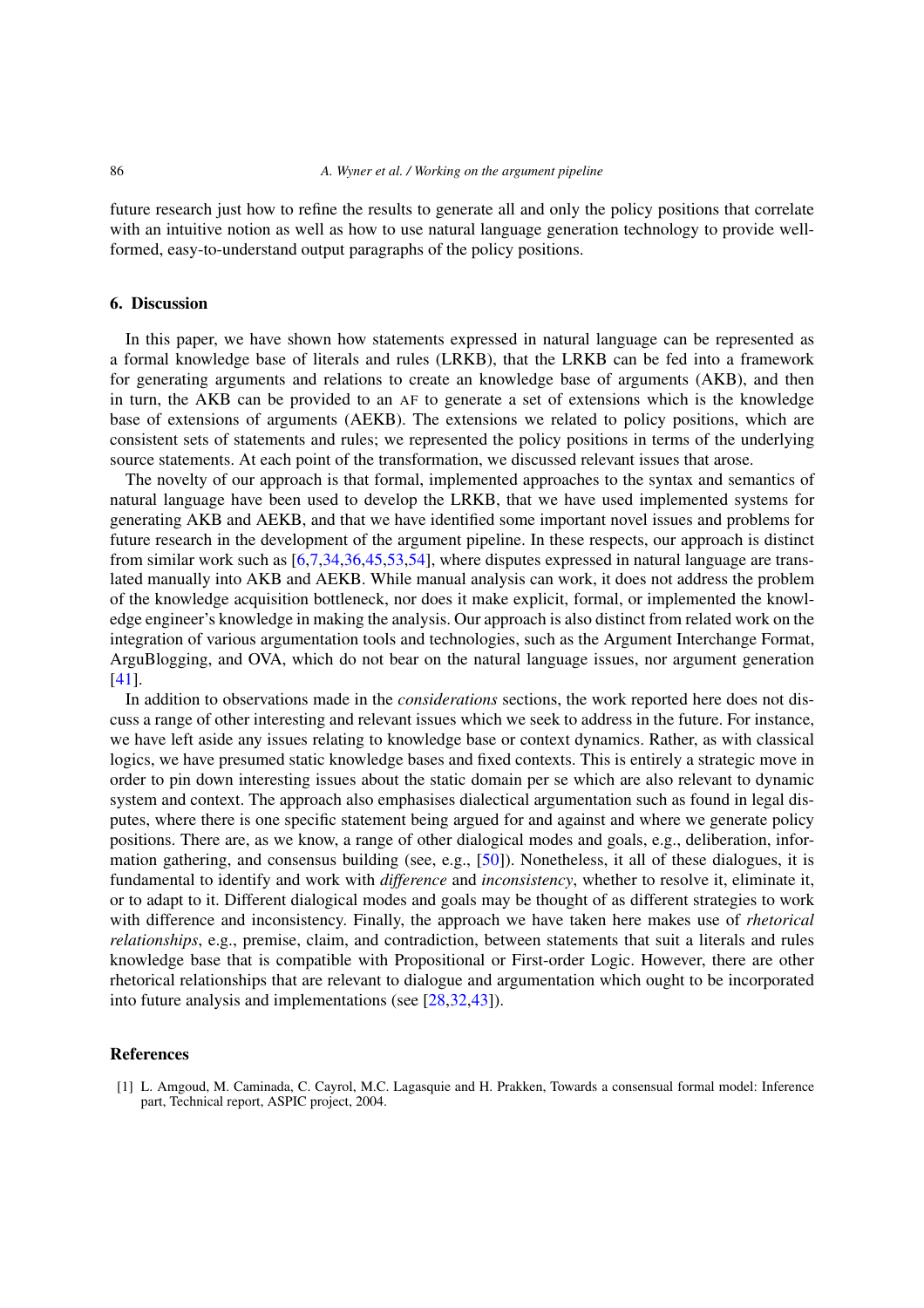- <span id="page-18-10"></span>[2] J. Barwise and R. Cooper, Generalized quantifiers and natural language, *Linguistics and Philosophy* **4** (1981), 159–219.
- <span id="page-18-12"></span>[3] V. Basile, J. Bos, K. Evang and N. Venhuizen, Negation detection with discourse representation structures, in: *The First Joint Conference on Lexical and Computational Semantics (SEM 2012)*, Montreal, Canada, 2012, pp. 301–309.
- <span id="page-18-21"></span>[4] T.J.M. Bench-Capon, Persuasion in practical argument using value-based argumentation frameworks, *Journal of Logic and Computation* **13**(3) (2003), 429–448. doi[:10.1093/logcom/13.3.429.](http://dx.doi.org/10.1093/logcom/13.3.429)
- <span id="page-18-8"></span>[5] P. Besnard and A. Hunter, Practical first-order argumentation, in: *Proceedings of the 20th National Conference on Artificial Intelligence (AAAI'05)*, Vol. **2**, M.M. Veloso and S. Kambhampati, eds, AAAI Press/The MIT Press, 2005, pp. 590– 595.
- <span id="page-18-1"></span>[6] P. Besnard and A. Hunter, *Elements of Argumentation*, MIT Press, 2008.
- <span id="page-18-17"></span>[7] P. Besnard and A. Hunter, Argumentation based on classical logic, in: *Argumentation in Artificial Intelligence*, I. Rahwan and G. Simari, eds, Springer, 2009, pp. 133–152. doi[:10.1007/978-0-387-98197-0\\_7.](http://dx.doi.org/10.1007/978-0-387-98197-0_7)
- <span id="page-18-15"></span>[8] E. Black and A. Hunter, Using enthymemes in an inquiry dialogue system, in: *Proceedings of the Seventh International Joint Conference on Autonomous Agents and Multi-Agent Systems (AAMAS'08)*, ACM Press, 2008, pp. 437–444.
- <span id="page-18-22"></span>[9] A. Bondarenko, P.M. Dung, R.A. Kowalski and F. Toni, An abstract, argumentation-theoretic approach to default reasoning, *Artificial Intelligence* **93** (1997), 63–101. doi[:10.1016/s0004-3702\(97\)00015-5.](http://dx.doi.org/10.1016/s0004-3702(97)00015-5)
- <span id="page-18-4"></span>[10] J. Bos, Wide-coverage semantic analysis with boxer, in: *Semantics in Text Processing, STEP 2008 Conference Proceedings, Research in Computational Semantics*, J. Bos and R. Delmonte, eds, College Publications, 2008, pp. 277–286.
- <span id="page-18-24"></span>[11] G. Brewka and T.F. Gordon, Carneades and abstract dialectical frameworks: A reconstruction, in: *Proceedings of COMMA 2010*, P. Baroni, F. Cerutti, M. Giacomin and G.R. Simari, eds, Frontiers in Artificial Intelligence and Applications, Vol. 216, IOS Press, 2010, pp. 3–12. doi[:10.3233/978-1-60750-619-5-3.](http://dx.doi.org/10.3233/978-1-60750-619-5-3)
- <span id="page-18-13"></span>[12] E. Bryne and A. Hunter, Man bites dog: Looking for interesting inconsistencies in structured news reports, *Data and Knowledge Engineering* **48**(3) (2004), 265–295. doi[:10.1016/s0169-023x\(03\)00123-x.](http://dx.doi.org/10.1016/s0169-023x(03)00123-x)
- <span id="page-18-6"></span>[13] E. Cabrio and S. Villata, Natural language arguments: A combined approach, in: *ECAI*, L.D. Raedt, C. Bessière, D. Dubois, P. Doherty, P. Frasconi, F. Heintz and P.J.F. Lucas, eds, Frontiers in Artificial Intelligence and Applications, Vol. 242, IOS Press, 2012, pp. 205–210. doi[:10.3233/978-1-61499-098-7-205.](http://dx.doi.org/10.3233/978-1-61499-098-7-205)
- <span id="page-18-7"></span>[14] E. Cabrio and S. Villata, Generating abstract arguments: A natural language approach, in: *Computational Models of Argument, Proceedings of COMMA 2012*, Vienna, Austria, September 10–12, 2012, B. Verheij, S. Szeider and S. Woltran, eds, Frontiers in Artificial Intelligence and Applications, Vol. 245, IOS Press, 2012, pp. 454–461. doi[:10.3233/978-1-61499-111-3-454.](http://dx.doi.org/10.3233/978-1-61499-111-3-454)
- <span id="page-18-23"></span>[15] M. Caminada and L. Amgoud, On the evaluation of argumentation formalisms, *Artificial Intelligence* **171**(5,6) (2007), 286–310. doi[:10.1016/j.artint.2007.02.003.](http://dx.doi.org/10.1016/j.artint.2007.02.003)
- <span id="page-18-11"></span>[16] A. Cruse, *Lexical Semantics*, Cambridge Univ. Press, 1986.
- <span id="page-18-14"></span>[17] M.C. de Marneffe, A.N. Rafferty and C.D. Manning, Finding contradictions in text, in: *Proceedings of ACL-08: HLT*, Association for Computational Linguistics, Columbus, Ohio, 2008, pp. 1039–1047.
- <span id="page-18-5"></span>[18] V. de Paiva, D.G. Bobrow, C. Condoravdi, D. Crouch, T.H. King, L. Karttunen, R. Nairn and A. Zaenen, Textual inference logic: Take two, in: *C&O:RR*, 2007.
- <span id="page-18-3"></span>[19] P.M. Dung, On the acceptability of arguments and its fundamental role in nonmonotonic reasoning, logic programming and *n*-person games, *Artificial Intelligence* **77**(2) (1995), 321–358. doi[:10.1016/0004-3702\(94\)00041-x.](http://dx.doi.org/10.1016/0004-3702(94)00041-x)
- <span id="page-18-16"></span>[20] D. Edgington, Conditionals, in: *Stanford Encyclopedia of Philosophy*, E. Zalta, ed., Stanford University, 2006, available at: [http://plato.stanford.edu/entries/conditionals/.](http://plato.stanford.edu/entries/conditionals/)
- <span id="page-18-9"></span>[21] V. Efstathiou and A. Hunter, An algorithm for generating arguments in classical predicate logic, in: *ECSQARU*, 2009, pp. 119–130. doi[:10.1007/978-3-642-02906-6\\_12.](http://dx.doi.org/10.1007/978-3-642-02906-6_12)
- <span id="page-18-2"></span>[22] U. Egly, S.A. Gaggl and S. Woltran, Answer-set programming encodings for argumentation frameworks, *Argument and Computation* **1**(2) (2008), 147–177. doi[:10.1080/19462166.2010.486479.](http://dx.doi.org/10.1080/19462166.2010.486479)
- <span id="page-18-25"></span>[23] S. Ellmauthler and J. Wallner, Evaluating abstract dialectical frameworks with ASP, in: *Computational Models of Argument, Proceedings of COMMA 2012*, Vienna, Austria, September 10–12, 2012, B. Verheij, S. Szeider and S. Woltran, eds, Frontiers in Artificial Intelligence and Applications, Vol. 245, IOS Press, 2012, pp. 505–506. doi[:10.3233/978-1-61499-111-3-505.](http://dx.doi.org/10.3233/978-1-61499-111-3-505)
- <span id="page-18-0"></span>[24] D.E. Forsythe and B.G. Buchanan, Knowledge acquisition for expert systems: Some pitfalls and suggestions, in: *Readings in Knowledge Acquisition and Learning: Automating the Construction and Improvement of Expert Systems*, Morgan Kaufmann Publishers Inc., San Francisco, CA, USA, 1993, pp. 117–124.
- <span id="page-18-18"></span>[25] A.J. García and G.R. Simari, Defeasible logic programming: An argumentative approach, *Theory and Practice of Logic Programming* **4**(1) (2004), 95–137. doi[:10.1017/s1471068403001674.](http://dx.doi.org/10.1017/s1471068403001674)
- <span id="page-18-20"></span>[26] T. Gordon, H. Prakken and D. Walton, The Carneades model of argument and burden of proof, *Artificial Intelligence* **171** (2007), 875–896. doi[:10.1016/j.artint.2007.04.010.](http://dx.doi.org/10.1016/j.artint.2007.04.010)
- <span id="page-18-19"></span>[27] G. Governatori, M.J. Maher, G. Antoniu and D. Billington, Argumentation semantics for defeasible logic, *Journal of Logic and Computation* **14**(5) (2004), 675–702. doi[:10.1093/logcom/14.5.675.](http://dx.doi.org/10.1093/logcom/14.5.675)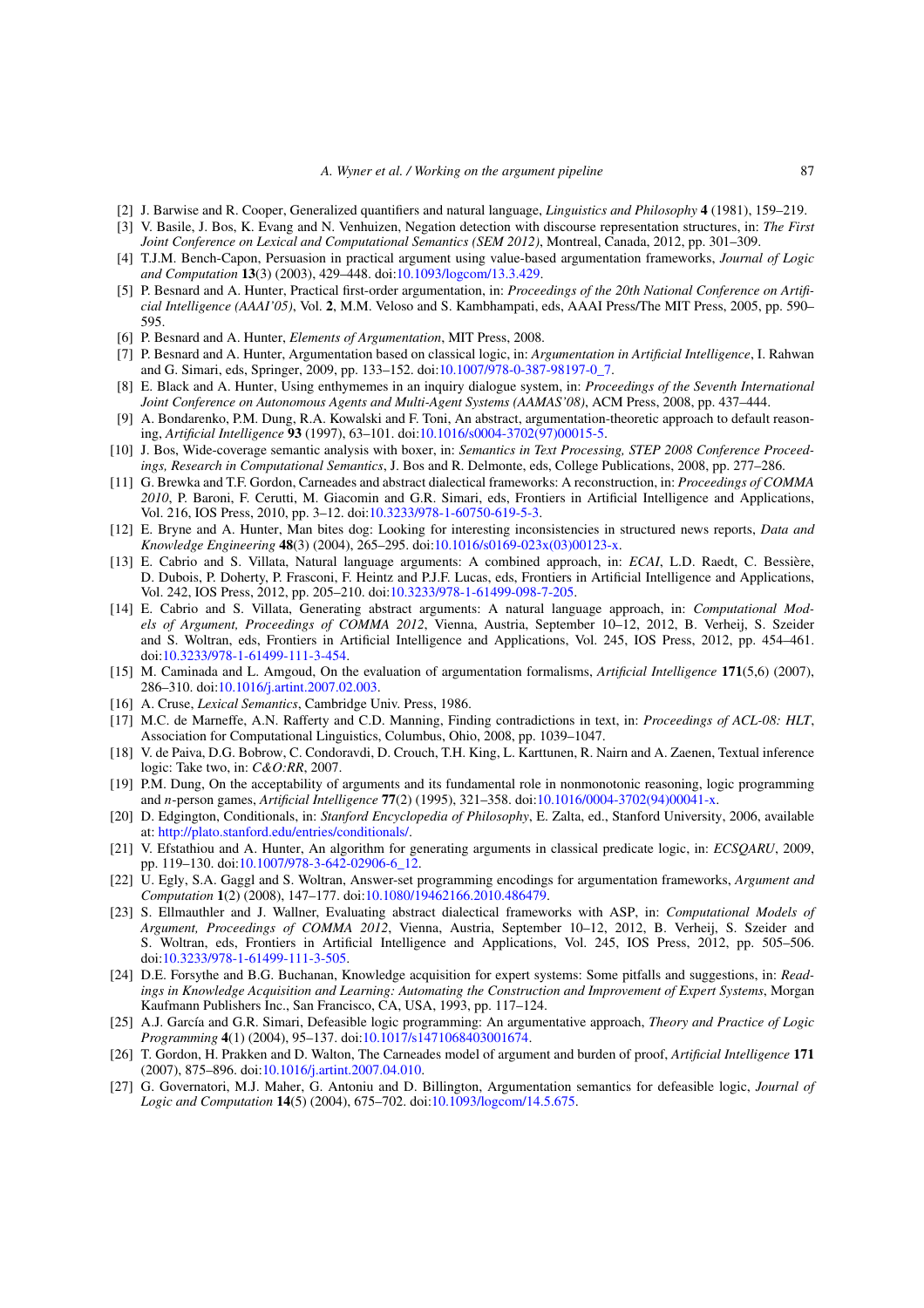#### 88 *A. Wyner et al. / Working on the argument pipeline*

- <span id="page-19-22"></span>[28] F. Grasso, Towards a framework for rhetorical argumentation, in: *Proceedings of the 6th Workshop on the Semantics and Pragmatics of Dialogue (EDILOG-2002)*, J. Bos, M.E. Foster and C. Matheson, eds, Edinburgh, UK, 2002, pp. 53–60.
- <span id="page-19-9"></span>[29] T. Kuhn, Controlled english for knowledge representation, PhD thesis, Faculty of Economics, Business Administration and Information Technology of the University of Zurich, 2010.
- <span id="page-19-7"></span>[30] M. Lippi and P. Torroni, Argumentation mining: State of the art and emerging trends, *ACM Transactions on Internet Technology* (2016), to appear.
- <span id="page-19-0"></span>[31] A. Macintosh, Moving toward "intelligent" policy development, *IEEE Intelligent Systems* **24**(5) (2009), 79–82.
- <span id="page-19-23"></span>[32] W.C. Mann and S.A. Thompson, Rhetorical structure theory: A theory of text organization, Technical Report ISI/RS-87- 190, University of Southern California, Information Sciences Institute (ISI), 1987.
- <span id="page-19-2"></span>[33] R. Prabowo and M. Thelwall, Sentiment analysis: A combined approach, *Journal of Informetrics* **3**(1) (2009), 143–157. doi[:10.1016/j.joi.2009.01.003.](http://dx.doi.org/10.1016/j.joi.2009.01.003)
- <span id="page-19-17"></span>[34] H. Prakken, Formalising ordinary legal disputes: A case study, *Artificial Intelligence and Law* **16** (2008), 333–359. doi[:10.1007/s10506-008-9069-1.](http://dx.doi.org/10.1007/s10506-008-9069-1)
- <span id="page-19-13"></span>[35] H. Prakken, An abstract framework for argumentation with structured arguments, *Argument and Computation* **1**(2) (2010), 93–124. doi[:10.1080/19462160903564592.](http://dx.doi.org/10.1080/19462160903564592)
- <span id="page-19-18"></span>[36] H. Prakken, Formalising a legal opinion on a legislative proposal in ASPIC+, in: *Legal Knowledge Based Systems, JURIX 2012: The Twenty-Fifth Annual Conference*, IOS Press, Amsterdam, 2012, pp. 119–128. doi[:10.3233/978-1-61499-167-0-119.](http://dx.doi.org/10.3233/978-1-61499-167-0-119)
- <span id="page-19-14"></span>[37] H. Prakken and G. Sartor, Argument-based extended logic programming with defeasible priorities, *Journal of Applied Non-Classical Logics* **7**(1) (1997), 25–75.
- <span id="page-19-5"></span>[38] P. Saint-Dizier, Processing natural language arguments with the <TextCoop> platform, *Argument and Computation* **3**(1) (2012), 49–82. doi[:10.1080/19462166.2012.663539.](http://dx.doi.org/10.1080/19462166.2012.663539)
- <span id="page-19-4"></span>[39] J. Schneider and A. Wyner, Identifying consumers' arguments in text, in: *Proceedings of the 1st Workshop on Semantic Web and Information Extraction (SWAIE 2012), CEUR Workshop Proceedings*, D. Maynard, M. van Erp and B. Davis, eds, Galway, Ireland, 2012, pp. 31–42.
- <span id="page-19-1"></span>[40] M. Sergot, Normative positions, in: *Norms, Logics, and Information Systems: New Studies on Deontic Logic and Computer Science*, P. McNamara and H. Prakken, eds, IOS Press, 1998, pp. 289–308.
- <span id="page-19-20"></span>[41] M. Snaith, J. Devereux, J. Lawrence and C. Reed, Pipelining argumentation technologies, in: *Proceedings of the Third International Conference on Computational Models of Argument (COMMA 2010)*, P. Baroni, F. Cerutti, M. Giacomin and G.R. Simari, eds, IOS Press, 2010, pp. 447–454. doi[:10.3233/978-1-60750-619-5-447.](http://dx.doi.org/10.3233/978-1-60750-619-5-447)
- <span id="page-19-16"></span>[42] M. Snaith and C. Reed, Online ASPIC<sup>+</sup> implementation, in: *Computational Models of Argument, Proceedings of COMMA 2012*, Vienna, Austria, September 10–12, 2012, B. Verheij, S. Szeider and S. Woltran, eds, Frontiers in Artificial Intelligence and Applications, Vol. 245, IOS Press, 2012, pp. 509–510. doi[:10.3233/978-1-61499-111-3-509.](http://dx.doi.org/10.3233/978-1-61499-111-3-509)
- <span id="page-19-24"></span>[43] C. Sporleder and A. Lascarides, Using automatically labelled examples to classify rhetorical relations: An assessment, *Natural Language Engineering* **14**(3) (2006), 369–416. doi[:10.1017/s1351324906004451.](http://dx.doi.org/10.1017/s1351324906004451)
- <span id="page-19-12"></span>[44] K. Stenning and M. van Lambalgen, A little logic goes a long way: Basing experiment on semantic theory in the cognitive science of conditional reasoning, *Cognitive Science* **28**(4) (2004), 481–529. doi[:10.1016/j.cogsci.2004.02.002.](http://dx.doi.org/10.1016/j.cogsci.2004.02.002)
- <span id="page-19-19"></span>[45] F. Toni and P. Torroni, Bottom-up argumentation, in: *Proceedings of the First International Workshop on the Theory and Applications of Formal Argumentation (TAFA11)*, Vol. 11, Barcelona, Spain, 2011, pp. 291–303.
- <span id="page-19-6"></span>[46] M. Villalba and P. Saint-Dizier, Some facets of argument mining for opinion analysis, in: *Proceeedings of the Conference on Computational Models of Argumentation (COMMA 2012)*, B. Verheij, S. Szeider and S. Woltran, eds, 2012, pp. 23–34. doi[:10.3233/978-1-61499-111-3-23.](http://dx.doi.org/10.3233/978-1-61499-111-3-23)
- <span id="page-19-3"></span>[47] E.M. Voorhees, Contradictions and justifications: Extensions to the textual entailment task, in: *Proceedings of ACL-08: HLT*, Association for Computational Linguistics, Columbus, Ohio, 2008, pp. 63–71.
- <span id="page-19-10"></span>[48] D. Walton, *Argumentation Schemes for Presumptive Reasoning*, Erlbaum, Mahwah, NJ, 1996.
- <span id="page-19-11"></span>[49] D. Walton, The three bases for the enthymeme: A dialogical theory, *Journal of Applied Logic* **6**(3) (2008), 361–379. doi[:10.1016/j.jal.2007.06.002.](http://dx.doi.org/10.1016/j.jal.2007.06.002)
- <span id="page-19-21"></span>[50] D. Walton, K. Atkinson, T. Bench-Capon, A. Wyner and D. Cartwright, Argumentation in the framework of deliberation dialogue, in: *Arguing Global Governance: Agency, Lifeworld and Shared Reasoning*, C. Bjola and M. Kornprobst, eds, Routledge, 2010, pp. 210–230.
- <span id="page-19-15"></span>[51] A. Wyner, An ontology in OWL for legal case-based reasoning, *Artificial Intelligence and Law* **16**(4) (2008), 361–387. doi[:10.1007/s10506-008-9070-8.](http://dx.doi.org/10.1007/s10506-008-9070-8)
- <span id="page-19-8"></span>[52] A. Wyner, K. Angelov, G. Barzdins, D. Damljanovic, B. Davis, N. Fuchs, S. Hoefler, K. Jones, K. Kaljurand, T. Kuhn, M. Luts, J. Pool, M. Rosner, R. Schwitter and J. Sowa, On controlled natural languages: Properties and prospects, in: *Proceedings of the 2009 Conference on Controlled Natural Language, CNL'09*, Springer-Verlag, Berlin, Heidelberg, 2010, pp. 281–289. doi[:10.1007/978-3-642-14418-9\\_17.](http://dx.doi.org/10.1007/978-3-642-14418-9_17)